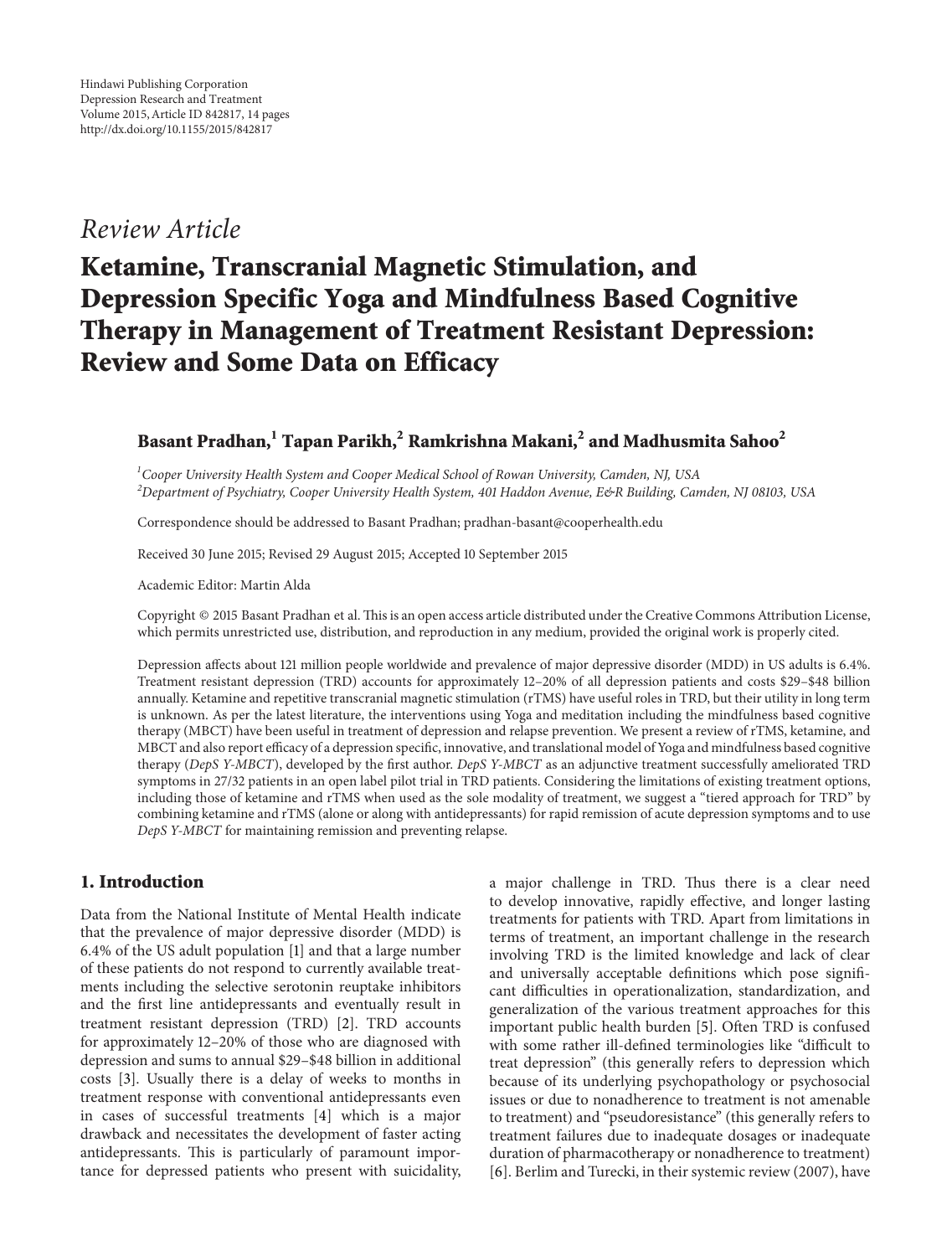identified six different definitions in which the most general definition revolves around nonresponse to more classes of antidepressants. Usually TRD is defined as "a major depressive episode(s) (typically, unipolar depression) that do not respond effectively after two trials of antidepressant monotherapy in adequate dosage and durations (at least 8 weeks, may be 12 weeks in some cases) and often do not respond satisfactorily to numerous sequential treatment regimens" [7]. The European Medicines Agency defined TRD as "a current episode of depressive disorder which has not benefited from at least two adequate trials of antidepressant compounds of different mechanism of action" [8]. All these definitions are limited by the fact that they were mainly based on the pharmacological approaches without taking into consideration the important psychotherapeutic approaches like cognitive behavioral therapy (CBT), interpersonal therapy (IPT), or mindfulness based cognitive therapy (MBCT), and so forth.

In a recent review, Al-Harbi (2012) has summarized the standard of care, therapeutic trends, and the challenges involved in patients with TRD. It is important to note that most of the approved antidepressant medications primarily target the brain monoamine systems (serotonin, norepinephrine, or, in some cases, dopamine) and, unlike ketamine which acts ultrarapidly (usually within 2 hours of infusion or even quicker than this), none of these are known to target the glutamate system which has been implicated as an important therapeutic target based on the recent research in TRD. In general, the therapeutic options for TRD include two major strategies, that is, *augmentation* of antidepressant medication(s) which is done for *partial responders* and *optimization* of antidepressant medication(s) which is used for *nonresponders*. Before using these strategies, a thorough revision of psychiatric and medical diagnoses is necessary not only to identify misdiagnoses, if any, but also to identify any medical and psychiatric comorbidities that could contribute to the treatment resistance. The augmentation strategies involve adding one (or more) agent(s) which is not an antidepressant but may enhance the effect of the antidepressant. These augmenting agents are lithium, thyroid hormones, buspirone, pindolol, psychostimulants, atypical antipsychotics, sex hormones, anticonvulsants/mood stabilizers, and dopamine agonists. In contrast, *optimization* strategies involve maximization of the dose of the antidepressant for adequate time and assessment of serum levels of prescribed antidepressants if indicated. It may also involve switching to another antidepressant(s) (usually from a different class) or using a combination of antidepressants or may include addition of atypical antipsychotics with antidepressant properties. Adequate dosage and duration (usually 6–8 weeks) and adherence must be allowed for these psychotropic agents before they are deemed ineffective. If these agents fail, other approaches involve use of somatic therapies like ECT (electroconvulsive therapy), VNS (vagal nerve stimulation), and rTMS (repetitive transcranial magnetic stimulation) [9]. Use of DBS (deep brain stimulation) in TRD has remained experimental and is usually reserved as last resort for isolated and utterly resistant cases only. Last but not the least, integrated approaches for TRD involve use of antidepressants together with other modes of treatment which include ketamine, psychotherapy,

risk management strategies, complementary and alternative medicine (CAM) therapies (including Yoga and mindfulness approaches), and life style changes such as aerobic exercises, stress management, and vacation [10, 11]. Additionally, use of strategies to manage the side effects of antidepressants and other psychotropic agents remains important in treating patients with TRD. Despite these existing strategies, TRD still remains a huge public health burden which includes the burdensome risk of suicide in this population.

## **2. Methods for Review of Literature on Ketamine, rTMS, and Yoga and Mindfulness Interventions in TRD**

Considering the severity of TRD and scarcity in the availability of effective and relatively faster acting pharmacological and psychological treatments, it is quite pertinent to look for other treatment options, as sole modality of treatment or as adjunct. It is encouraging to note that there has been considerable progress in this regard which includes the newer and recent potential treatment modalities such as ketamine, rTMS, and Yoga and mindfulness based interventions. We searched literature on this topic using PubMed and the literature search is as up to date as of August 15th, 2015. We restricted our search to English language. For searching literature on ketamine in TRD, our search terminologies included "ketamine in TRD," "ketamine in treatment resistant depression," "ketamine and TRD," "ketamine and depression," and "ketamine and suicidality." Literature for rTMS was performed using the search terms "rTMS and depression," "rTMS and treatment resistant depression," and "rTMS and resistant depression." Mindfulness based interventions particularly in TRD were searched using the terms "mindfulness and TRD," "Mindfulness Based Cognitive Therapy (MBCT) and depression," "mindfulness and depression," and "Yoga and depression."

During our literature review for the available treatment options for TRD, we noticed that the last decade has witnessed not only emergence of novel interventions like ketamine but also the considerable progress which has been made in examining the utility of the other not-so-new interventions like rTMS, Yoga, and mindfulness based cognitive therapy (MBCT). Ketamine, working primarily as a glutamate receptor (NMDA) antagonist, suppresses excitatory effects of glutamate, promotes synaptogenesis in key brain areas involved in depression, and rapidly improves symptoms of TRD including suicidality as discussed later. However, effects of ketamine are short lasting and when it is used in long term settings the risks versus benefits ratios of ketamine treatment for TRD are yet to be known. As elaborated later, rTMS has been studied in TRD but data on its long term role in treatment of depression are not consistent. Although rTMS has many advantages over ECT in terms of its favorable side effect profile, the comparative robustness of its effects is low. Yoga and mindfulness based interventions are important therapeutic approaches that are reported to be safe and effective not only in depression but also in other psychiatric disorders both in adults and in the youth [12].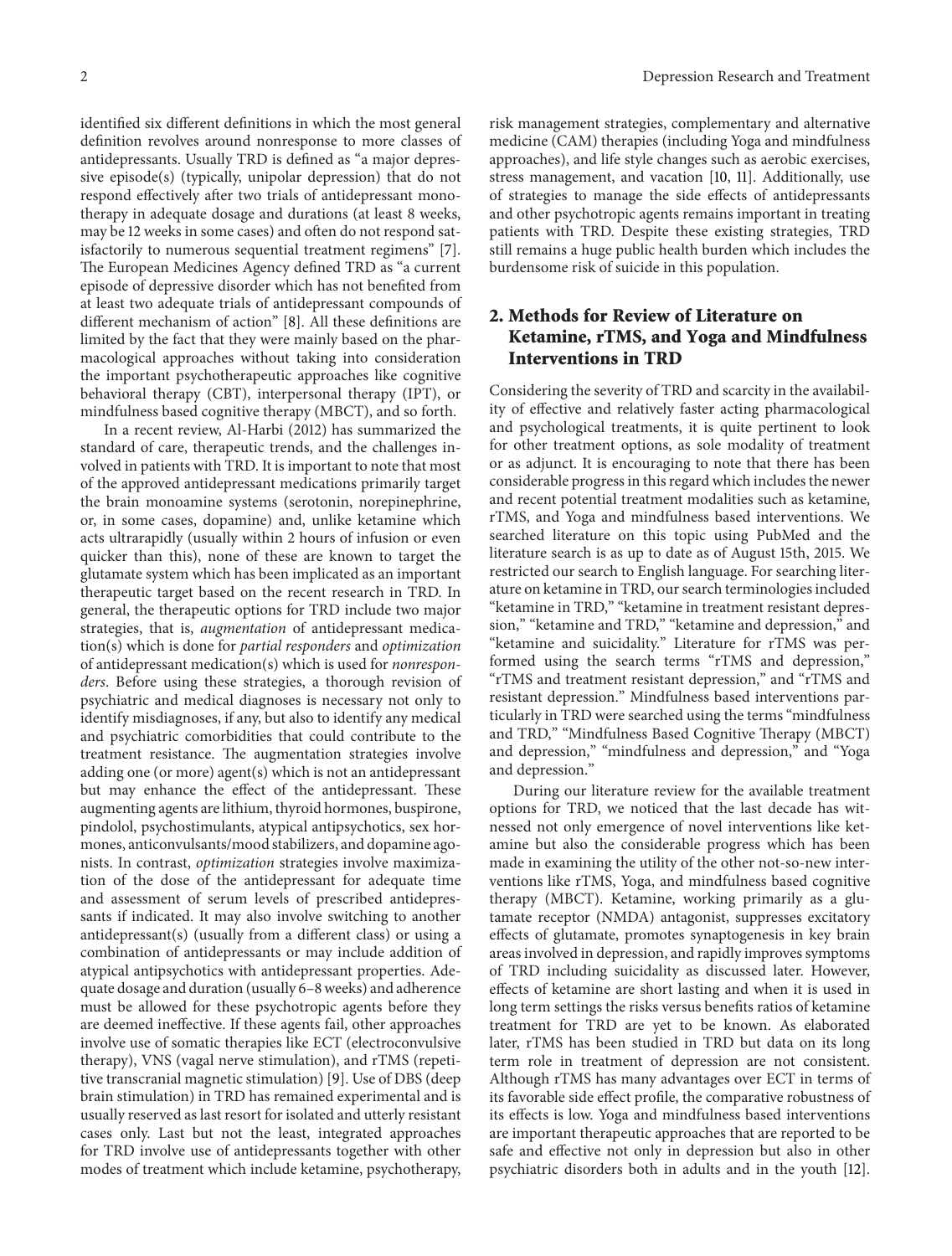In the subsequent portions of this paper, we present a summary of the review of contemporary literature on TRD, mostly focusing on ketamine, rTMS, and mindfulness based cognitive therapy (MBCT). In addition, we present data from our pilot study that examined efficacy of *depression specific Yoga and mindfulness based cognitive therapy* (*DepS Y-MBCT*) that was developed by the first author [13]. Because the standard of care options for TRD, as they stand now, are not enough to address the huge burden, utility of these alternative and important approaches, for example, ketamine, rTMS, and Yoga and mindfulness based approaches like *DepS Y-MBCT*, is worth exploring based on the emerging evidences in support of their clinical utility in TRD. Additionally, we propose some innovative ways that include a "stepped care approach" that could possibly circumvent some of the existing therapeutic challenges in treatment of patients suffering from TRD.

#### **3. Ketamine in TRD**

In this section we present an overview of the various key aspects of ketamine, that is, neurobiology of the glutamate system in depression and role of ketamine (and its metabolites) in inducing remission of symptoms of TRD quite rapidly and role of ketamine in neuroplasticity and synaptogenesis that could possibly explain these rapid effects. In addition we discuss the limitations of ketamine including its short lasting effects and concerns about its side effects some of which interestingly have been postulated as the predictors of its clinical response. Despite clear data on clinical efficacy of ketamine in TRD, many aspects of the underlying mechanisms that came from the recent research are still unclear and warrant further studies for providing more clarity. The major mechanisms of action of ketamine (and its metabolites) in depression are (1) its antagonism of the NMDA subtype of glutamate receptor, (2) its inhibition of the phosphorylation of the eukaryotic elongation factor 2 (eEF2, also called CaMKIII) thus resulting in increased synaptic protein synthesis, (3) its action via the *mammalian target of rapamycin* (mTOR) dependent synapse formation, (4) its inhibition of the nicotinic acetyl choline receptor (NAR), and (5) its suppression of the glycogen synthase kinase 3 (GSK-3) [14, 15]. Ketamine's effect on GSK-3 provides the rationale to combine ketamine with lithium (which suppresses GSK-3 as well) for their possible synergistic effect on treatment resistant depression. Ketamine is primarily known to be an antagonist of the excitatory glutamate receptors: it directly blocks the NMDA subtype of the glutamate receptor and through this it indirectly affects the AMPA receptors, the other subtype. The neurobiological mechanisms that implicate the glutamate system in TRD and the role of ketamine in it are complex and are dependent on many factors including the dose of ketamine and locations of the glutamate receptors not only in the key brain areas implicated in TRD but also with respect to the synaptic junction, that is, presynaptic versus postsynaptic. Many researchers have further elaborated upon the possible dysfunction of glutamatergic signaling contributing to depression by the involvement of D-serine which is a key NMDA receptor coagonist that plays a critical role in long term potentiation

and also NMDA-induced toxicity which has been implicated as one of the neurobiological mechanisms of depression [16]. Glutamate evokes the release of D-serine from astrocytes and neurons, which then acts at the glycine site on the NR1 subunit of NMDA receptors that result in excitotoxicity. Ketamine, by its antiglutamate actions, is postulated to reverse this neurotoxicity, promotes rapid proliferation of the dendritic spines in key brain areas, and thus is able to rapidly reverse the symptoms of depression [17]. In recent animal studies, ketamine has been found to rapidly increase synapses in the prefrontal cortex (PFC) which sheds light on its effects on neuroplasticity and synaptogenesis [18]. A relatively new technology called the *optogenetic stimulation* of infralimbic prefrontal cortex (IL-PFC) in mice models has been recently shown to reproduce ketamine's rapid and sustained antidepressant actions [19]. This technology is an experimental method that involves the use of light to make specific neurons fire one at a time so that the precise connection between the two brain regions in real time can be assessed and thus it provides a more accurate correlation between neuronal activity and behavior in animal models. These new findings open new vistas to understand the mechanisms behind psychiatric disorders including depression and inform us that new therapeutic approaches including manipulation of this neural circuitry by pharmacological agents like ketamine or by neurostimulation technologies including transcranial magnetic stimulation (TMS) or optogenetic stimulation can have important treatment implications. It is also possible that ketamine may cause inhibition of the activities of the GABAergic (inhibitory) interneurons thereby *increasing* the overall excitatory postsynaptic transmission [1], which may lead to its antidepressant effects. Postmortem studies of depression patients and rodents have found atrophy in the prefrontal cortex (PFC) and hippocampi. These findings are also seen as effects of chronic stress and ketamine has a potential to reverse this atrophy. Of note, ketamine, although a glutamate antagonist, can actually *increase* glutamate transmission in PFC. Ketamine decreases the spontaneous activity of GABAergic interneurons (these interneurons inhibit glutamatergic transmission) in the PFC and thereby results in disinhibition of glutamate transmission. This effect could be dependent on mTOR [18]. Apart from the involvement of the glutamate system, the latest literature suggests an involvement of nicotinic acetylcholine receptors (NAR, specifically its alpha-7 subunit) in TRD [20]. Ketamine (R-S enantiomer) and its metabolites (most importantly the hydroxynorketamine, HNK), in subanesthetic dosages, in both rodents and humans, have been shown to inhibit the NAR, mainly via noncompetitive antagonism of the NAR. They inhibit the acetylcholine evoked currents in the alpha-7 NARs and thus block the signal transduction through mammalian NAR channels by interacting with both their open and closed states.

#### **4. Efficacy of Ketamine in TRD: Clinical Data**

*4.1. Single Infusion of Ketamine in TRD.* Ketamine acts rapidly and can be administered even orally or intranasally along with its known intravenous and intramuscular routes as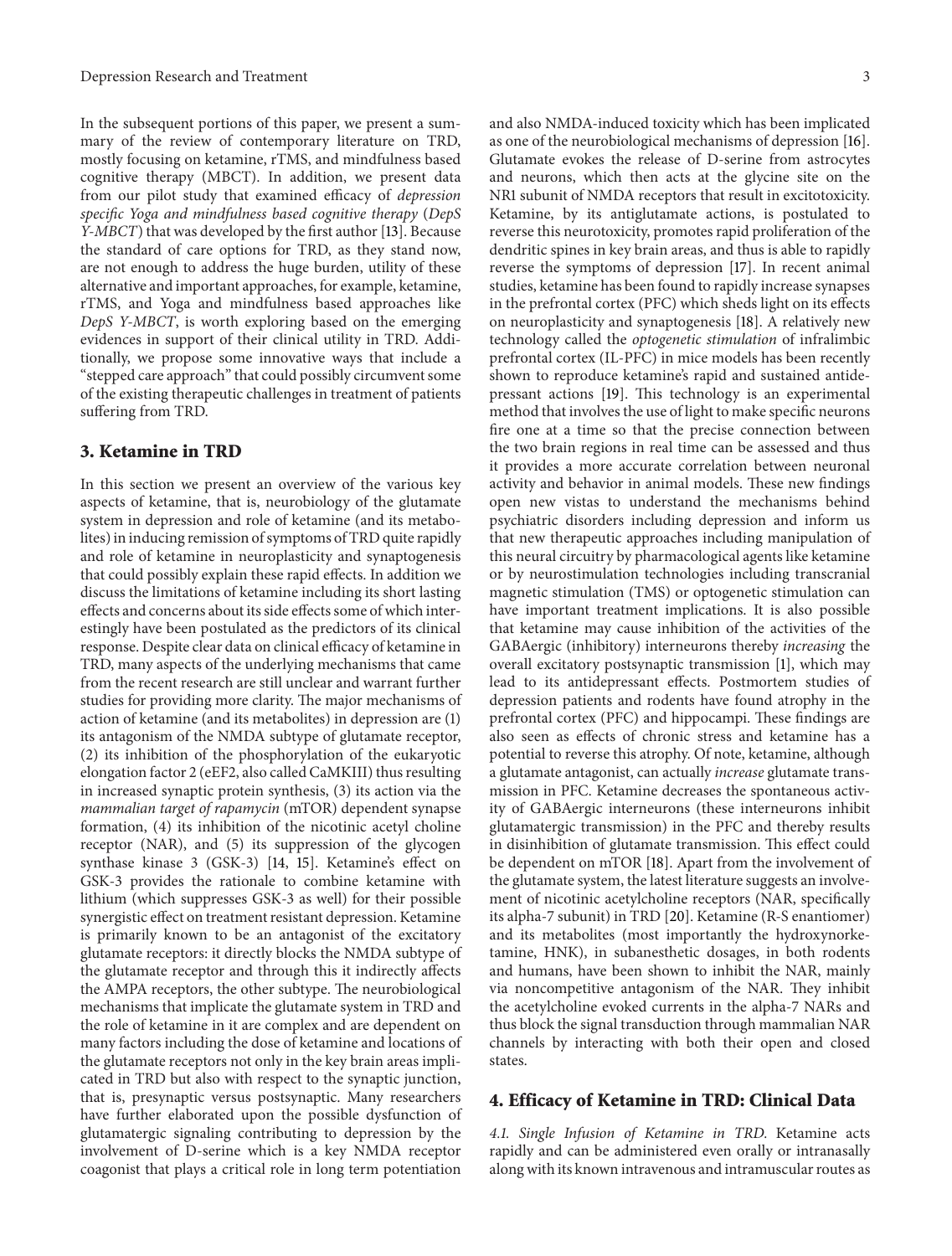an anesthetic agent. However, its oral bioavailability is quite low to be able to exert therapeutic effects. The first double blind placebo controlled trial done by Berman et al. (2000) demonstrated rapid antidepressant effects of single dose of ketamine in seventeen patients with TRD that lasted for 1 week, assessing antidepressant efficacy of single subanesthetic dose of ketamine (0.5 mg/kg administered over 40 minutes) [21]. Ketamine is used in much higher dose range if it is used for anesthesia purposes, that is, 6.5 to 13 mg/kg if used IM and 1 to 4.5 mg/kg if used IV. Since this initial study, this effect of ketamine has been proven in five more recent studies with good methodology that involved patient with unipolar TRD [4, 22–24] and also in patients with bipolar depression [25, 26]. This effect is sustained for approximately 1-2 weeks [27, 28]. Efficacy of ketamine in TRD, compared to other antidepressant medications, stands out in terms of not only its rapidity of effects (within 2–4 hours) but also its ability to rapidly reverse suicidality in patients with TRD [25]. More recently, Murrough et al. (2013) have expanded upon the initial work of Berman et al. (2000) by conducting a two-site, parallel arm randomized controlled trial that investigated the effects of ketamine on an ethnically and racially diverse sample that was relatively large  $(N = 73)$  [21, 24, 29]. Patients were assessed at multiple time periods (24, 48, and 72 hours and 7 days after infusion) after a single intravenous infusion of 0.5 mg/kg ketamine with 0.045 mg/kg body weight midazolam as a control. After the seven-day mark, the last formal assessment time point, those who responded were followed at every two weeks until relapse. A significant decrease in depressive scores was observed at 24 hours after infusion in the ketamine group compared to control (−7.95 points, 95% CI); responses were maintained beyond the 24-hour mark but were no longer statistically significant at 7 days after infusion. In this study that examined effects of a single ketamine infusion, Murrough et al. (2013) found approximately 60% response rate versus 21% in midazolam group and approximately 46% response rate after 7 days of the infusion versus 18% response in control group. Additionally, although both groups demonstrated an increase in depressive symptoms as a function of time, the ketamine group maintained lower overall depression severity scores. These findings suggest that single ketamine infusion has almost same rapid but transient antidepressant effect as compared to repeated infusion (as discussed in the next section); however, further research with larger studies is needed to assess the efficacy and potency of dosage of ketamine.

*4.2. Multiple Infusions of Ketamine in TRD.* The major limiting factor of ketamine has been its short lasting effects with single dose (usually a few days to one week). This has led to the first clinical trial that examined efficacy of multiple doses of intravenous ketamine [30]. They administered six infusions over two-week period in nine patients with TRD and found mean relapse time of 19 days with one patient having a response for three months which was the longest. This regimen was further studied on larger group of population (24 patients) by Murrough et al. (2013) in a two-site randomized controlled trial; authors not only determined that a series of six ketamine infusions, administered three

times weekly over twelve days, demonstrated a high overall response rate (70.8%) but also determined that the median time to relapse among responders was 18 days after the last infusion [24, 29]. Cusin and Dougherty (2012) published two case reports suggesting the potential long term use of intramuscular (IM) ketamine in treatment resistant bipolar depression [9]. They formulated that oral ketamine has poor bioavailability (17–20%) as compared to IM (93%). Interestingly, oral ketamine in the study failed to produce effective antidepressant effects, whereas intramuscular (IM) ketamine was well tolerated with minimal side effects in form of anxiety, headaches, and irritability but significantly reduced the depressive symptoms for months. Their study used 50 mg IM ketamine every 3-4 days for 5-6 months and patients maintained their remissions. These researchers suggested conducting further larger study to confirm the dose and efficacy of IM ketamine as a maintenance treatment of TRD to shed more light on these important aspects [9].

It is important to note that the most studies involving single dosage do not demonstrate a treatment response beyond seven days after single ketamine infusion compared to studies with repeated infusions which show a longer lasting effect, thus extending the time to relapse. There have been some concerns that ketamine (particularly at doses higher than the subanesthetic doses) when given in multiple doses over longer duration of time may cause abuse liability and also may cause some memory impairments that could continue even after ketamine has been stopped. In order to assess safety and efficacy of ketamine in TRD, Diamond et al. (2014) conducted a small, descriptive, open label study (28 patients) and found that ketamine infusions in patients, up to six doses at a time in one course of treatment, are overall safe and well tolerated with very minimal side effects such as anxiety, vomiting, and vasovagal response [31]. In this study, 29% of patients achieved response rate which is exactly the same as that by Aan het Rot et al.'s (2010) review of five RCTs with single ketamine infusion [32]. This study further validates the earlier studies on safety and efficacy of ketamine in TRD and these authors suggested that at least two infusions of ketamine are required to sustain its beneficial antidepressant effects and recommended further research to confirm this finding. Additionally, some of the literature suggests that ketamine may have utility as an anesthetic for electroconvulsive therapy (ECT), such that patients receiving the drug may experience greater improvement in depressive symptoms when compared to use of standard anesthetics [33, 34]. These researchers found that patients receiving a 0.5 mg/kg dose of ketamine experienced a small but significant increase in treatment efficacy after one week that did not extend to additional ECT sessions [33]. By increasing the dosage of ketamine to 1-2 mg/kg body weight, they found that antidepressant effects were significant for the first two sessions of ECT and that there was a more rapid antidepressant response to ECT when compared to the control anesthetic (2- 3 mg/kg body weight thiopental) [34]. Additionally, seizure duration in the ketamine group was observed as longer in duration, thereby increasing the exposure to the therapeutic effects of ECT. Yet another therapeutic benefit of ketamine could be effect on ECT-induced retrograde amnesia [35].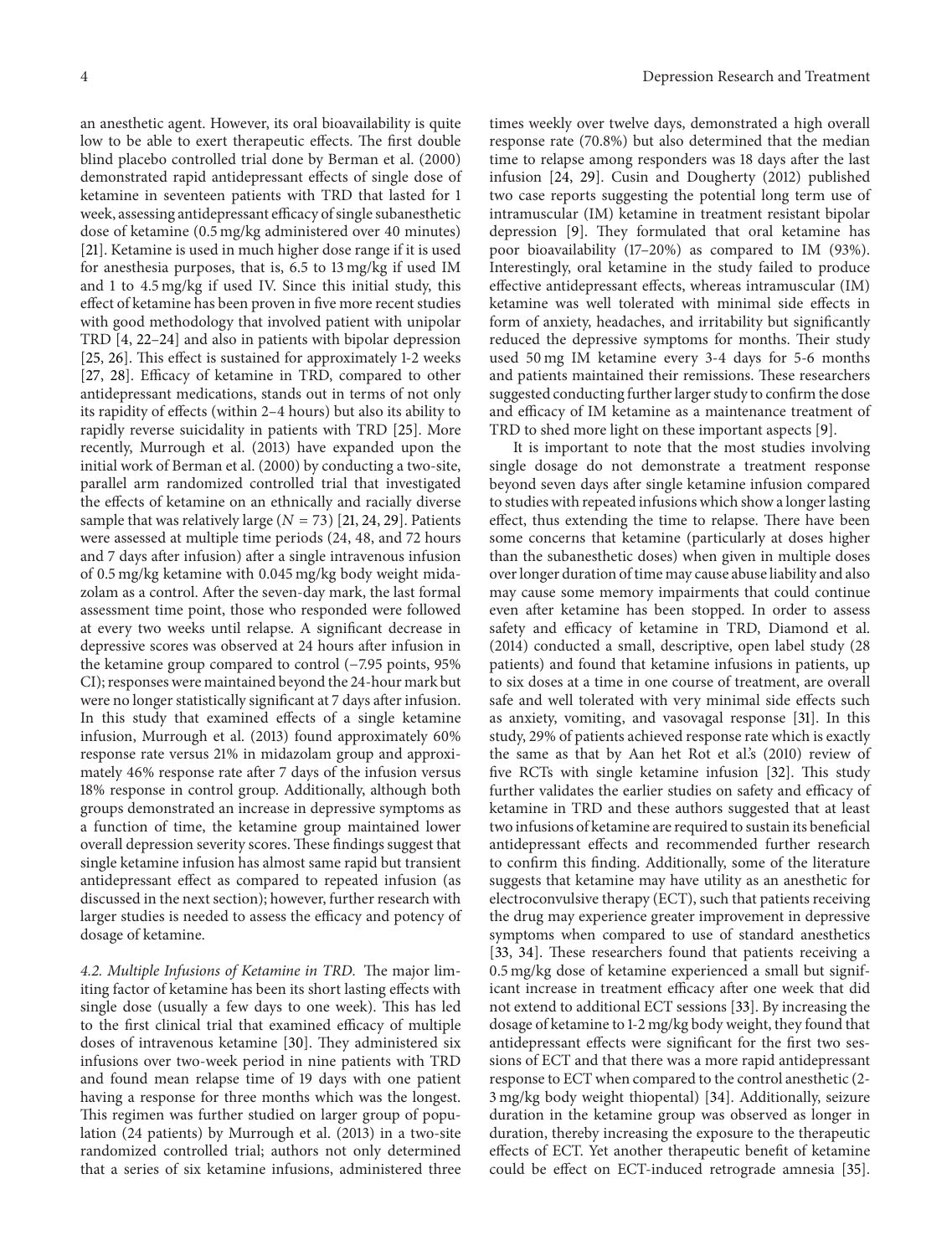According to authors, available human and animal evidences support that ketamine, through its effects on NMDA receptor, could effectively prevent ECT-induced persistent retrograde amnesia. Taken together, the research suggests that ketamine has exciting potential as a rapidly effective antidepressant that is useful both as monotherapy and as an augmenting agent in conjunction with ECT. Further research to establish more data on clinical usefulness and more replicability of these findings are warranted.

*4.3. Utility of Ketamine in Depressed Patients with Suicidality.* Although research on this topic is still evolving, one of the most important clinical implications ketamine could have is for the treatment of suicidality in patients with TRD which is indeed one of the most severe symptoms of MDD. The patients suffering from MDD are more likely to have suicidal thoughts as well as suicide attempts. This risk increases significantly in patients diagnosed with TRD. One randomized controlled trial that used ketamine infusion in 33 such patients found rapid reversal of suicidality in them [25]. In this trial, not only did suicidal ideation improve on all measures within 40 minutes, but moderate effects still remained significant at 230 minutes after infusion. Additionally, among patients who scored high on the Scale for Suicidal Ideation (SSI) at baseline (SSI > 3), 90% of them dropped below 4 on the SSI within the 40-minute interval with 60% reaching SSI scores of zero within the first day. These results, taken together with the significant decreases of suicidal ideation on multiple forms of assessment, strongly suggest the importance of ketamine in treating suicidal patients. Other researchers concur with these findings. In a study ( $n = 26$ ) involving both single and multiple infusions of subanesthetic dose of intravenous ketamine in TRD patients, suicidal ideation was decreased 24 hours after infusion after single dose and at 12 days with multiple infusions [36]. These studies that involved administration of ketamine in multiple doses suggest both immediate and long term effects on suicidal ideations. This is a very important finding in treatment of TRD, where suicidality is a real challenge. Indeed, because the decision-making window for suicide attempts is often ten minutes or less, a fast-acting, effective form of treatment is paramount to addressing the needs of these patients and pertinent studies on effects of ketamine in this specific aspect [25, 36] are really encouraging.

More recently, researchers have indicated that the mystical effects of ketamine might have implications for the existential dimensions of personhood, such as sense of self and purpose; the existential vulnerabilities of depressive symptoms such as hopelessness, suicidality, and guilt then might also be ameliorated by the same mechanism. Thus, there may be a psychological component of the ketamine treatment mechanism [37]. Therefore, the antidepressant properties of ketamine are particularly exciting not only because it has generated an avenue for developing novel treatments for resistant depression but also because of its rapidity of action which can be effectively used in suicidal patients. Some authors have even suggested a possibility of ketamine to be a prototype medication for the class of drugs that rapidly act on TRD [38].

*4.4. Side Effects of Ketamine Can Be Predictors of Treatment Response.* Similar to any pharmacological interventions, use of ketamine also may not be free of any unwarranted effects. Indeed, some of the literature suggests that ketamine can cause several possible adverse effects such as dissociative, psychotic, or psychotomimetic effects [39]. Additionally, some research noted hypotension or hypertension, bradycardia and tachycardia throughout infusion, blurred vision, drowsiness, and feeling unreal [29, 30]. However, these symptoms were transient in nature. Authors addressed the effects of ketamine in nine patients with TRD in a study involving ketamine infusion over twelve-day time span [40]. Patients in this study were administered a battery of multiple measurements addressing psychotic symptoms. No patient verbally reported distressing psychotic effects during the entire twelve-day period, with most of the self-report data indicating that the effects of ketamine were "mildly bothersome." Overall, the results of this study are consistent with the literature suggesting transient, mildly dissociative effects that are rather acute, temporary, and nondistressing after administration of ketamine in these patients [30].

It is clear that the treatment of depression with ketamine requires careful monitoring of vital signs, at least for the initial infusion. Thus, some of the researches recommend hospitalization for TRD patients receiving ketamine treatment [29, 30], so that vital signs and dissociative symptoms can be closely monitored. While some studies indicate that ketamine treatment is an inpatient only therapy, recent preliminary studies demonstrate the success of ketamine for treating TRD patients in the outpatient setting. According to a study, treatment effects of ketamine in outpatient settings were similar to those demonstrated by inpatient treatment protocols. We have successfully used such an outpatient protocol in 15 patients with chronic and refractory PTSD and comorbid TRD [41]. Overall, these findings have exciting implications for the administration of ketamine and treatment of TRD [42].

There have been some indications that some side effects of ketamine may serve as a biomarker of the treatment response. Data from 108 depressed patients with MDD or bipolar disorder who received single dose of IV ketamine demonstrated that behavioral slowness and dissociative side effects, but not psychotomimetic or sympathomimetic effects, correlated with change in depression scores on the day of infusion and seven days after infusion. Based on these correlations, authors suggested that dissociative side effects could be clinical biomarker to predict ketamine's antidepressant efficacy [43]. While results of these studies that examine its therapeutic effects in TRD are encouraging, many patients experience transient dissociation and psychotomimetic side effects and hemodynamic changes (e.g., increases in blood pressure) that limit its clinical use [44]. Other noncompetitive and more specific NMDA receptor antagonists that are currently being used experimentally have antidepressant efficacy in major depression and are relatively devoid of psychotomimetic and dissociative side effects [4, 28, 45]. The effects of these other antagonists, however, are not as robust as ketamine, which may reflect their decreased binding/affinity for the NMDA receptor complex [30]. Thus, it is unclear at this time if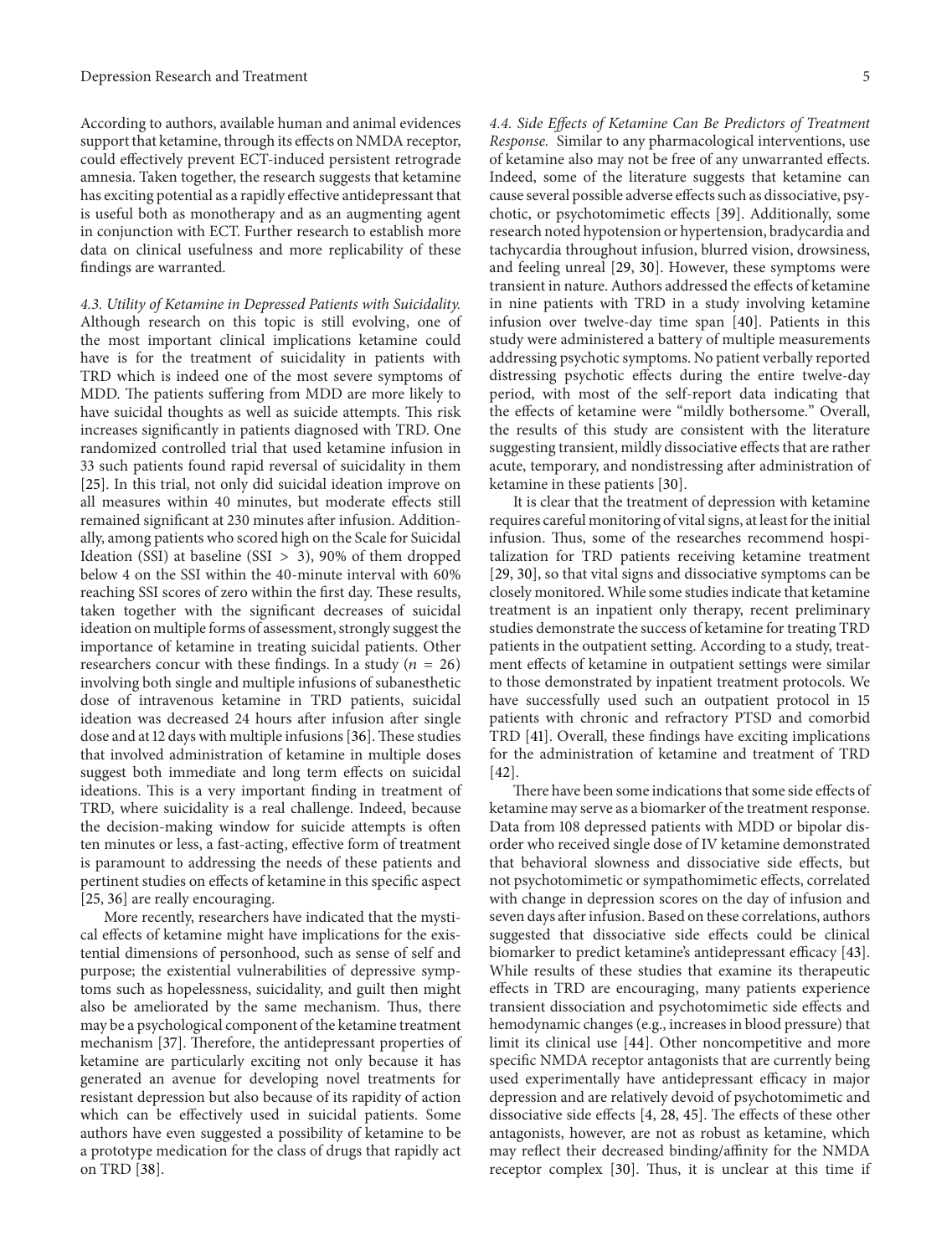the psychotomimetic sequelae, dissociative experiences, and/ or hyperdynamic vital sign changes associated with a subanesthetic dose of ketamine are necessary to achieve antidepressant effects.

Another interesting finding is effect of ketamine on cognition which may serve as another clinical biomarker of response to treatment with ketamine. Citing literature demonstrating the neurocognitive effects of ketamine on healthy volunteers, authors addressed the possibility of short term cognitive disruption during the administration of ketamine for TRD [24]. A study evaluated this effect in a sample of 25 patients [46]. A comprehensive battery of assessments was administered at baseline using various scales measuring executive functioning. At 40 minutes after infusion, which is consistent with the established time point associated with peak potential of psychoactive effects, these scales were administered again to assess the effects on cognition. Ketamine was associated with minimal cognitive effects at 40 minutes. Interestingly, lower neurocognitive scores on processing speed subscales at baseline were associated with greater antidepressant response, suggesting a possible method of identifying patients who may respond to ketamine. In this study, 100% of the subjects classified as treatment responders demonstrated no change on neurocognitive assessment at 40th minute time after infusion, while only 50% of the subgroup demonstrating neurocognitive change demonstrated a significant antidepressant response to ketamine (Fischer's exact test two-sided  $p = 0.027$ ). Taken together, these findings suggest the possibility of characterizing a patient profile of successful treatment responders; specifically, those patients who are low performers on processing speed scales may respond better to ketamine treatment for TRD [46]. These also indicate that specific neurobiological mechanisms might exist among treatment responders and the fact that negative cognitive effects were associated with nonresponse to ketamine indicates that side effects might relate to treatment response. Indeed, the recent literature suggests that both dissociative and psychoactive side effects of ketamine mediate treatment response.

The data on ketamine's side effects and their relationship with clinical effects of ketamine as mentioned above seem quite interesting. A study published in 2013 by Sos et al. indicated correlation between ketamine's effects on depression and its psychomimetic effects and also suggested that the NMDA receptors could be mediating such correlation [47]. One can see that both the clinical effects and side effects of ketamine may be governed by common mechanisms. It is also possible that these biological mechanisms of action of ketamine might explain the side effects. As previously mentioned, it has been suggested that ketamine might inhibit GABAergic cortical interneurons, further depolarizing pyramidal neurons and allowing for greater long term potentiation of *downstream* glutamate release, thereby enhancing dissociative effects [43]. Dopamine transmission and the neural circuits of dorsolateral prefrontal cortex and striatum might also be modulated by ketamine and may explain the neurocognitive effects of treatment [46]. Both mechanisms have been implicated in the underlying causes of depression. Therefore, research investigating the biological mechanisms

behind the side effects of ketamine not only has the potential to elucidate the therapeutic mechanism of action of ketamine but could also provide additional insight into the neurobiology of depressive disorders in general.

There have been some concerns raised about ketamine's abuse potential especially resulting from the recreational use/abuse of ketamine (i.e., Special K) [48]. However, some researchers do not agree with this and report data to the contrary [42].This includes a 1-year follow-up study that involved use of single infusion of subanesthetic dose (0.5 mg/kg body weight) of ketamine in 15 patients with refractory PTSD comorbid with TRD. Of note, patients in this study did not have any significant side effects of ketamine [41]. Some studies indicate use of ketamine in TRD to be relatively safe [31]. However, this topic needs further investigations through future research.

To sum up, some concerns at this about ketamine are possibility of side effects, abuse potential especially with more frequent administrations, and the paucity of efficacy research on its long term utility in treatment of TRD. Additionally, the maintenance phase data on its efficacy is sparse. The literature to date reflects mostly on the role of ketamine in acute phase treatment of depression and the long term effects of ketamine use for TRD have not been addressed that much [30]. Although several studies document ketamine's ability to produce sustained antidepressant states for several days after infusion [29, 40, 46], none of the effects have lasted longer than 2 weeks. Thus, despite the enthusiasm about the quite rapid and unexpected efficacy of ketamine, its widespread use as a fast-acting antidepressant in routine clinical settings is curtailed by some of these limitations. However, from early phase data, it does appear that the potential benefits of ketamine may outweigh the potential risks, but this has to be confirmed in long term studies that need to include investigational use of ketamine in maintenance phase of TRD as well. Taken together, the potential for ketamine's utility in acute phase treatment of TRD is robust and side effects for treatment have been mild and transient. Therefore, despite the concerns mentioned earlier, the potential benefits of ketamine as an acute phase treatment option for TRD outweigh the involved risks and clearly warrant further investigation to address the lacunae in the existing knowledge base. One potential way to go could be to use ketamine either alone or in combination with conventional antidepressants or ECT for rapid induction of remission of the acute symptoms of TRD and then use other treatments like conventional antidepressants or cognitive behavioral therapy (CBT) or interpersonal therapy (IPT) or mindfulness based cognitive therapy (MBCT) to maintain the remission as well as to prevent relapse. Another potentially therapeutic use could be to combine ketamine with lithium for inducing quicker remission of TRD symptoms: as mentioned earlier, ketamine and lithium have synergistic effect with respect to their influence on the glycogen synthetase kinase-III enzyme which has been implicated in depression. Thus the ability of ketamine to produce an ultra-fast-acting antidepressant response in depressed patients not only provides a unique opportunity for treatment of resistant depression but also opens the door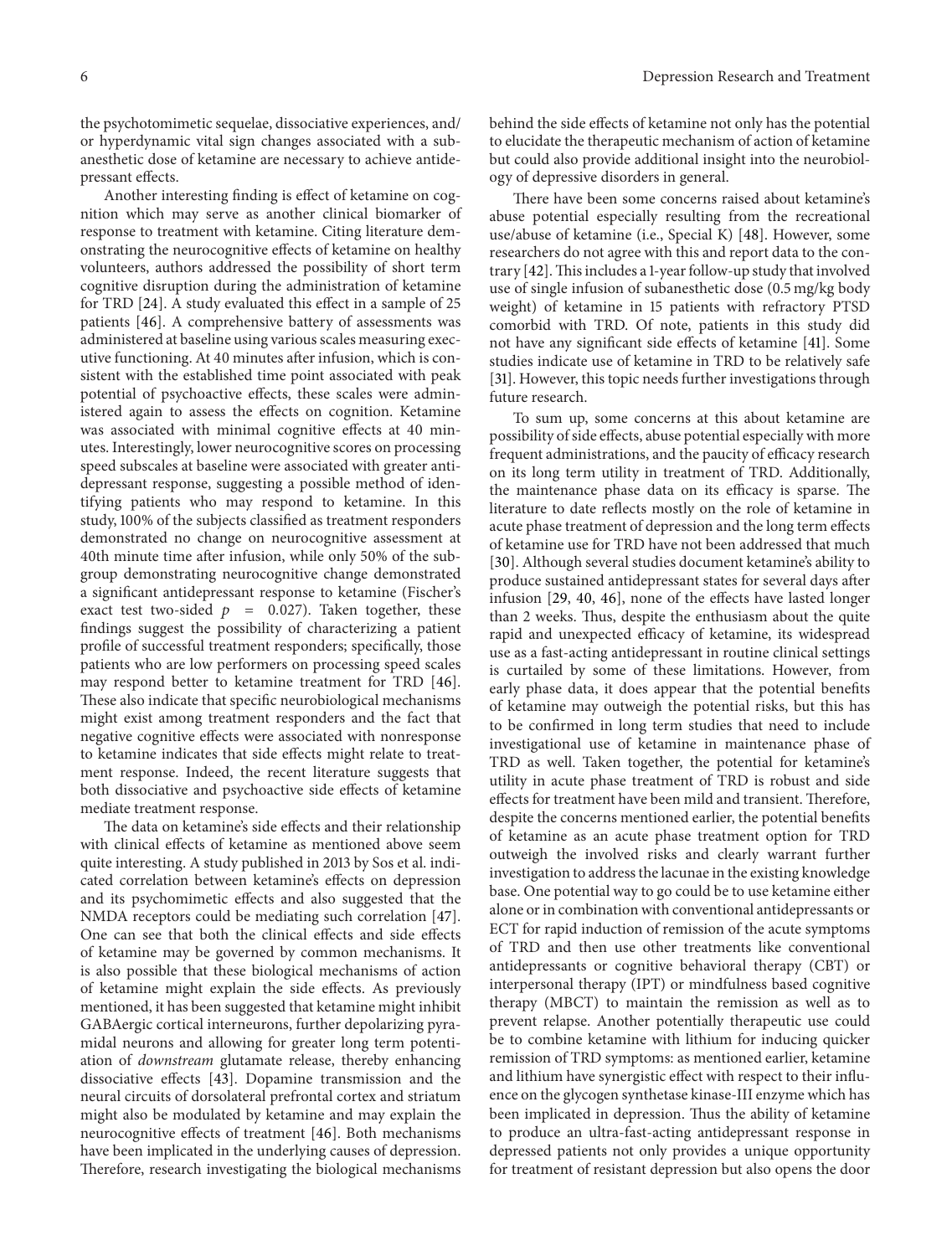to further understand the cellular mechanisms that mediate these clinically relevant behavioral effects.

## **5. Repetitive Transcranial Magnetic Stimulation (rTMS) in TRD**

Repetitive transcranial magnetic stimulation (rTMS) is a noninvasive brain stimulation technique based on generation of strong magnetic field to stimulate the cerebral cortex without invasion. Usually rTMS is used in treatment of acute TRD and has been approved by FDA in 2009 for this indication. Hypoactivity in left frontal lobe and hyperactivity of right frontal lobe have been postulated as one of the underlying pathologies for depression [9]. Therefore, suppressive rTMS to the right prefrontal cortex and high frequency rTMS to the left prefrontal cortex are believed to be probable primary mechanisms and rationale for the use of TMS in depression. TMS is a US FDA-approved treatment for major depressive disorder (MDD) in patients who have not responded to 1 adequate antidepressant trial in the current episode. TMS is considered to be not only effective but also relatively very safe compared to other forms of treatments [49].

Earlier it was believed that effects of rTMS are short lasting. However, rTMS using H-Coil could have potential effect up to eighteen weeks according to one study [50]. Recent reports suggest that TMS might be beneficial up to 12 months duration. A recent multisite observational study involving a total of 42 sites in the US was conducted in 2014 by Dunner et al. [51]. All sites used the same TMS machine and the same standard treatment parameters. These parameters included 120% motor threshold, pulse frequency of 10 pulses per second with each cycle of 4 seconds with active stimulation, and 26 seconds with no stimulation. This was repeated for a total of 75 cycles resulting in total 3000 pulses per session. Each session lasted for 37.5 minutes. This study suggests and supports the ongoing norms of effectiveness of TMS as an acute treatment for TRD and particularly this study also establishes the effectiveness of TMS as maintenance treatment of TRD up to 12 months of duration particularly in patients who have received initial acute response with TMS. According to this study, lower chances of relapse are reported, but a major limitation of this study is the study design which was observational [51].

A pilot study [52] demonstrated clinical effectiveness of TMS in TRD. A randomized controlled trial  $(n = 179)$ compared bilateral versus right frontal rTMS in TRD patient. This study demonstrated encouraging results in terms of improvements assessed with Hamilton Depression Score but did not find any difference in beneficial outcome based on site of TMS. In other words, bilateral TMS was not found to be more effective compared to right-sided TMS. A metaanalysis of 18 TRD studies published between 1980 and 2013 to evaluate effect of TMS showed that, in a group of MDD patients with two or more antidepressant failures, rTMS is an effective option [53]. A systematic review of TRD in adolescents found TMS to be effective and well tolerated [54]. Yet another area of research includes bilateral versus unilateral rTMS in TRD. A meta-analysis assessed and compared 10 RCTs and it was found that bilateral rTMS showed

increase in response and remission compared to unilateral rTMS; however, the increase was found to be statistically not significant. Interestingly, compared to sham rTMS, bilateral rTMS was found to be more effective but not unilateral rTMS. This area still remains in need for further research [55]. Various additional advantages of rTMS are also reported in the literature. One of the meta-analyses suggests use of rTMS to be effective as augmentative approach to TRD [56]. Another meta-analysis suggests potential use of TMS in patients who would be candidates for ECT [57]. A recent review article reports possible cognitive enhancement with rTMS [58].

*5.1. Safety Profile and Limitations of rTMS.* Adverse reactions of rTMS have been studied very well in last decade among various studies. Overall, rTMS procedure is well tolerated with no cognitive impairment and no induction of seizures even with high frequency TMS. It has been reported that low frequency rTMS may be protective against seizures. No serious adverse events are reported. Mild side effects such as headache and dizziness are well known. Overall, TMS has a favorable side effect profile compared to ECT and medications. However, rTMS cannot be used in certain situations and is in fact contraindicated, and, in certain conditions, the usage is recommended with caution [59]. In line with US Food and Drug Administration's Center for Radiological Health guidance on rTMS, some of the contraindications for TMS include (1) presence of metallic objects in or near head (within 30 cm of the coil), for example, cochlear implants, implanted electrodes/stimulators, aneurysm clips or coils, stents, bullet fragments, jewelry, and hair barrettes, with standard amalgam dental fillings, single postdental implants, and dental bridge work not being the contradictions for TMS use and (2) patients who have active or inactive implants (including device leads), including deep brain stimulators, cochlear implants, and vagus nerve stimulators.

Caution is required in patients with (1) pacemakers and implantable cardioverter defibrillators (ICDs) or patients using wearable cardioverter defibrillators (WCDs) even if the device is removed due to the potentially unstable cardiac condition of such patients, (2) staples and implanted insulin pumps anywhere in body, (3) history (or family history) of seizure or epilepsy, history of stroke, head injury, severe headaches, or unexplained seizures, (4) presence of other neurological diseases that may be associated with an altered seizure threshold (such as CVA, cerebral aneurysm, dementia, increased intracranial pressure, head trauma, or movement disorder), (5) concurrent medication use such as tricyclic antidepressants, neuroleptic medications, or other drugs that are known to lower the seizure threshold, (6) secondary conditions that may significantly alter electrolyte balance or lower seizure threshold, and (7) no quantifiable motor threshold such that TMS dosage cannot be accurately determined.

In summary, even though there is fairly good amount of literature supporting role of rTMS in MDD and TRD, its use in TRD needs more investigation [60, 61]. The efficacy of rTMS in TRD has been studied with the combination of antidepressant drugs and even the positive results have been reported on studies with small sample size and variable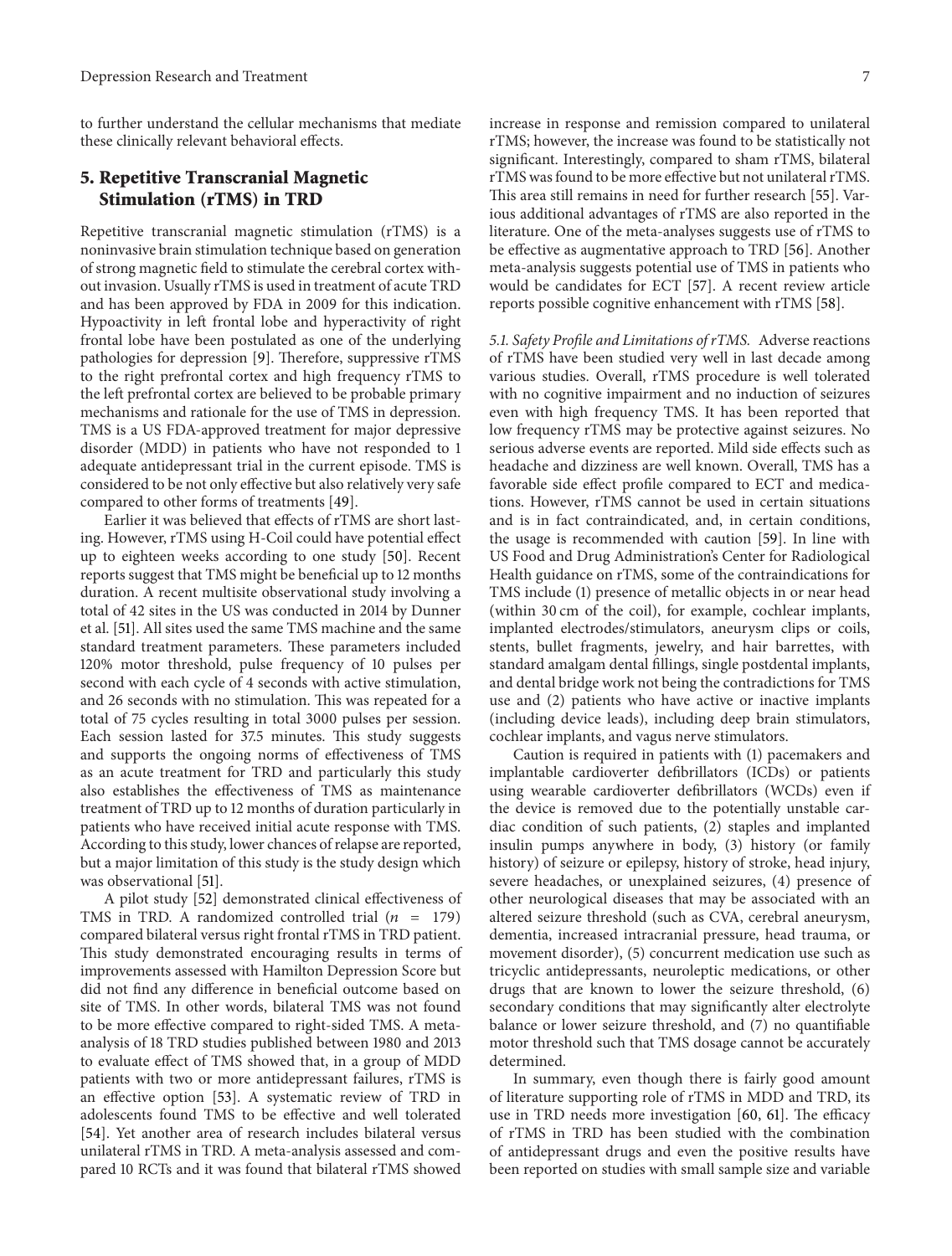inclusion criteria. Thus, role of TMS in the treatment of TRD is still under investigation based on published data [9]. Despite milder side effect profile compared to other modalities for depression, few important limitations are as follows. (1) rTMS may not be that convenient to patients with TRD. Patients require daily stimulations for 25–30 sessions requiring outpatient office visits. (2) Its comparative efficacy is around 45–55% at the most. (3) Although it is being increasingly reimbursed by the health insurance companies, there are affordability issues. (4) Data on its long term efficacy as well as on maintenance phase of depression are still sparse. For these reasons, treatment modality that is highly effective, offers long term help, and can be administered in home settings is important. Yoga and mindfulness based interventions could fill these gaps to some extent and can be used as adjuvant modalities.

## **6. Yoga and Mindfulness Based Interventions in TRD**

Despite their efficacy especially in the acute phase treatment of depression, in light of the existing limitations of rTMS and psychopharmacological approaches including ketamine, the investigation of alternative forms of treatment needs serious attention. Yoga and mindfulness are probably among the most ancient forms of mind-body medicine interventions that have shed light on the intricate and complex dynamic interplay between the body and mind with clear outlines and methods about how one can achieve physical, mental, and spiritual well-being. Yoga and meditation, as used in the West, fall under the broad rubric of complementary and alternative medicine (CAM). As elaborated in the meditative philosophies passed down since a few thousand years back, when the individual's (Sanskrit: *jiva*) actions are governed by the meditative insights (which results in *wisdom*) rather than just as reactionary responses to the underlying impulses, these *wise actions* do not bring about *suffering* (Sanskrit: *dukkha*, which literally means *sadness* as well) as described by Buddhaghosha [62]. Yoga and mindfulness interventions, especially when they are used in a symptom targeted way, have relatively low cost, are not known to have any serious side effects, have clear biological rationale (especially with the recent insights from neuroimaging as well as from RCTs) in altering the stress diathesis model that could influence the onset as well as relapse of depressive episodes, and most importantly have utility as self-management techniques which empowers the person as a whole rather than (rather narrowly) affecting just the symptoms of depressive disorder [12, 13, 63–65]. These are strong rationale not only to study these interventions further in TRD, because of fairly good emerging evidence that supports their utility, but also to clarify further on the mechanisms of their actions and also to estimate a dose-response relationship, if any, between the various MBCT interventions and TRD. Utility of Yoga and meditation in depression offers some promise in the various research studies [66]. Like the cognitive behavioral therapy (CBT), mindfulness based cognitive therapy (MBCT) functions on the theory that when individuals who have historically had depression become distressed they return to

automatic cognitive processes that can trigger a depressive episode. The goal of MBCT is to interrupt these automatic processes and teach the participants to focus less on reacting to incoming stimuli and instead focus more on accepting and observing them without judgment. This mindfulness practice allows the participant to notice when automatic processes are occurring and to alter their reaction to be more of a reflection [67]. Over the last decade, numerous studies have examined the efficacy of mindfulness based cognitive therapy (MBCT) in depression. Many of the studies have demonstrated the efficacy of MBCT in prevention of relapses [68, 69], and more recently there have been attempts to study its effects on acute phase depression [68, 70, 71]. Another recent meta-analysis examined use of MBCT for depression in six randomized controlled trials with a total of 593 participants [72]. This meta-analysis showed that MBCT significantly reduced the risk of relapse/recurrence with a risk ratio of 0.66 for MBCT compared to treatment as usual or placebo controls, corresponding to a relative risk reduction of 34%. Results of this meta-analysis indicate that MBCT is an effective intervention for relapse prevention in patients with recurrent MDD in remission, at least in case of three or more previous MDD episodes.

*6.1. MBCT versus Yoga and Mindfulness Based Cognitive Therapy (Y-MBCT, Pradhan, 2014, 2015).* It is important to understand that *Yoga*, *meditation*, and *mindfulness* are conceptually three overarching circles in the broad scheme of Yoga. Yoga *in its entirety*, as it was proposed originally (in ancient India), consists of eight limbs which includes meditation as its two crucial steps, that is, 6th step (concentrative type meditation, Pali: *samatha*, Sanskrit: *dharana*) and 7th step (mindfulness type meditation; Pali: *satipatthana*, *vipassana,* Sanskrit: *dhyan*) [62, 65, 73]. Meditation is essentially an ongoing cognitive-emotive-reappraisal process that takes place within the individual in order to obtain insight and *directly* experience the various mind-body phenomena first hand, without trying to alter (distort) them. Technically, meditation *involves learning to shift and focus one's attention at will onto an object of choice*, such as bodily feelings or an emotional experience, while disengaging oneself from their elaborative processing by the mind.

When one examines the patterns of clinical use of Yoga and meditation in the Western world, interestingly one comes across their rather dichotomous use in contrast to how they were purported to be used in the ancient spiritual traditions. In these modified forms, Yoga is used mostly as a physical exercise, whereas meditation is confined to its use as a mental technique and thus when used in piecemeal the scope and utility become rather narrow and the integration between body and mind is far from being complete. Mindfulness interventions, as they are clinically used in the West, are heterogeneous and usually are secular amalgamations of the various Buddhist practices, that is, Zen, Tibetan Buddhism, and Burmese spiritual practices. Compared to the dichotomous use of Yoga as mentioned before, the Yoga and mindfulness based cognitive therapy (Y-MBCT) models use Yoga *in its entirety* rather than its piecemeal use as just a physical exercise or a breathing technique or only mediation and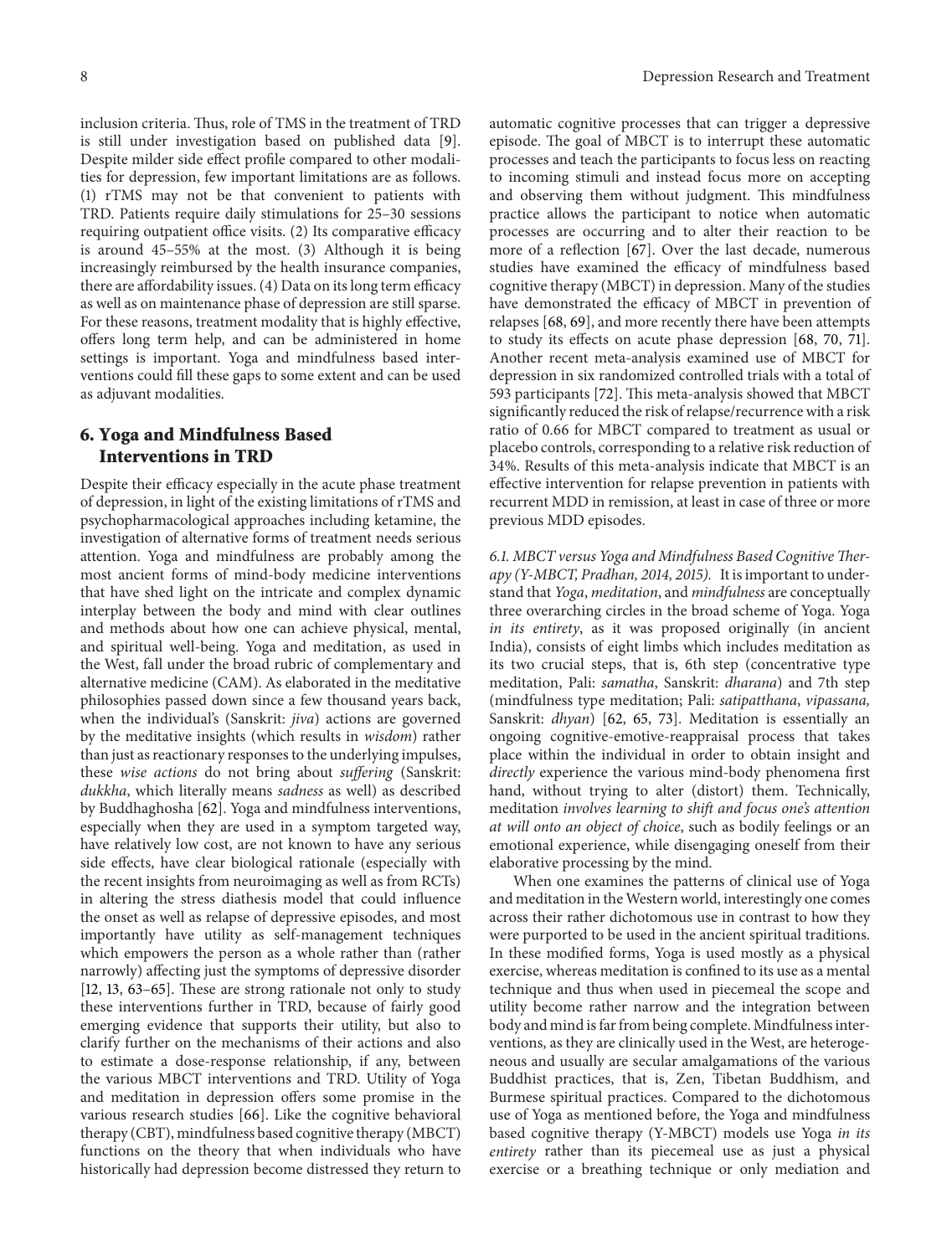so forth. Thus the components in the Y-MBCT include all eight steps of Yoga involving body and mind. This broader and integrated application not only increases the scope of these interventions but also increases their efficacy. These models incorporate *the balanced* life style, posture (asana), Yogic procedures (kriya), and, of course, meditation in their standardized forms. The Y-MBCT models combine Yogic *philosophies*, *techniques*, *and practice* into pragmatic and userfriendly formats. The cornerstones of the Y-MBCT models are the Staged Meditation Protocols (SMPs), the balanced and meditative lifestyle (Buddha's *Middle Way*, which advocates for lifestyle and life views of *moderation* and *compassion* rather than extremes and self-mortification and criticality), meditative breathing (calming and energizing types), and symptom specific Yogic procedures (Sanskrit: *kriyas*). Psychotherapeutic use of the Y-MBCT models is based on *two major themes in Yoga*: (i) *Yoga as a profound psychosomatic science* and (ii) *meditation as a science of attention*. The Y-MBCT models are translational, targeted, and therapeutic, that is, rooted in the ancient wisdom of the meditative traditions but use methodology of the evidence based medicine. These models are based on the fundamental philosophies about human experiences and outline that the pathological experiences in the subjects are deranged and dysfunctional and are exaggerations of the normal human experiences.Thus the disorder specific models in Y-MBCT are extensions and modifications of the normal experiences. Conceptually, these treatment models are based on universality of *both normal and pathological* human experiences, are less stigmatizing, and serve an important purpose of establishing empathic relationship with the patient and do not alienate the patient from the therapist. The Y-MBCT model is more experiential and this therapist needs to be a practitioner; that is, he/she practices the wellness model first and also in the session the therapist practices with patient. The Y-MBCT interventions are more inclusive and holistic and targeted towards the whole person and the associated clusters of symptoms.

*6.2. Brief Description of the Depression Specific Y-MBCT (DepS Y-MBCT) Model and Its Psychosomatic Adaptations. DepS Y-MBCT* is a targeted approach and conceptually and methodologically, like the DBT or ACT or MBCT, it falls under the broader category of the *third wave cognitive therapy* [74]. The five-factor model [65] describes the human experience in terms of five things in combination, that is, one's thoughts, feelings, the attending sensations or perceptions, the will or urges or impulses that are aroused by these thoughts or feelings, and finally associated memories that serve as a cementing substance, and provides context to the other four elements of the five-factor model. The quantitative *fivefactor inventory* developed by the first author based on this five-factor model provides data on the depression experience of the patient which are targeted by the symptom specific mindfulness interventions using the tools of brief cognitive behavioral therapy (CBT) in an experiential manner as depicted in Figure 1 below. The main tools involved in the *DepS Y-MBCT* are

(i) Calming and energizing breathing types to be practiced in sitting/lying down posture.

- (ii) Staged Meditation Protocols (SMPs, levels 1, 2, and 3): this involves both the focused attention (FA) type meditation that uses breath and body as the anchors to focus and induce detachment from the symptoms and the open monitoring (OM) type meditation empowered by the philosophy of the five-factor model and breathing meditations that maintain the detachment from the cardinal symptoms of depression and enhance detached monitoring and reappraisal of symptoms and thus promote new learning.
- (iii) The *kriyas* ([Sanskrit] the Yogic procedures) and their symptom specific psychosomatic adaptations for use in the somatic symptoms of depression.

Daily home practice (routinely and as needed) and flexibly adopting a balanced life style (using the philosophy of Middle Way) provide the matrix for generalization of these interventions to the subject's daily life. *DepS Y-MBCT* training and practice are neither religious nor physically demanding at all. Rather it is a mental training using Standardized Meditation Protocols (SMPs) and so just a comfortable posture and establishing a targeted and regular home practice routine are all that is needed. All interventions in the *DepS Y-MBCT* are personalized by the mindfulness profile of the patient which is assessed by a quantitative scale, Assessment Scale for Mindfulness Interventions (ASMI) [65]. This is an 18 item scale which identifies 7 core dimensions of mindfulness and its scores range from 0 to 90: the higher the scores are, the more the level of mindfulness in the subject is. Thus ASMI scale quantitatively assesses the level of mindfulness in the subject (before and after intervention) and helps to individualize the *DepS Y-MBCT* interventions for each subject while keeping the overall format of therapy intact.

*6.3. Preliminary Data on Efficacy of DepS Y-MBCT in TRD. DepS Y-MBCT*, as a psychotherapy, has been studied in a population with diverse cultural or ethnic background suffering from nonpsychotic depression (both unipolar depression and bipolar depression) with or without comorbid anxiety disorders [13]. In this pilot study involving open label trial, prospective, design, and sequential recruitment of the study subjects, we hypothesized that self-exploratory and more experiential psychotherapy after initial training of them by an expert therapist when done in a specific and standardized way to target the cardinal symptoms of depression (as done in the *DepS Y-MBCT* model) may augment antidepressant medication(s) that were not effective in the subjects prior to study entry.The sample in this study consisted of a population with diverse cultural or ethnic backgrounds of 34 patients, with ages ranging from 14 to 64 years from both genders. Out of 34 patients with TRD, no patient refused participation in this study but two patients dropped out before completing initial three training sessions of *DepS Y-MBCT* and did not return our phone calls asking to let us know about the reasons for the dropout. This open trial was done from September 2012 to December 2014 at the Outpatient Psychiatry Clinic of the Cooper University Hospital, Camden, NJ. Diagnosis of TRD and other psychiatric comorbidities was done by a 90-minute comprehensive initial psychiatric evaluation by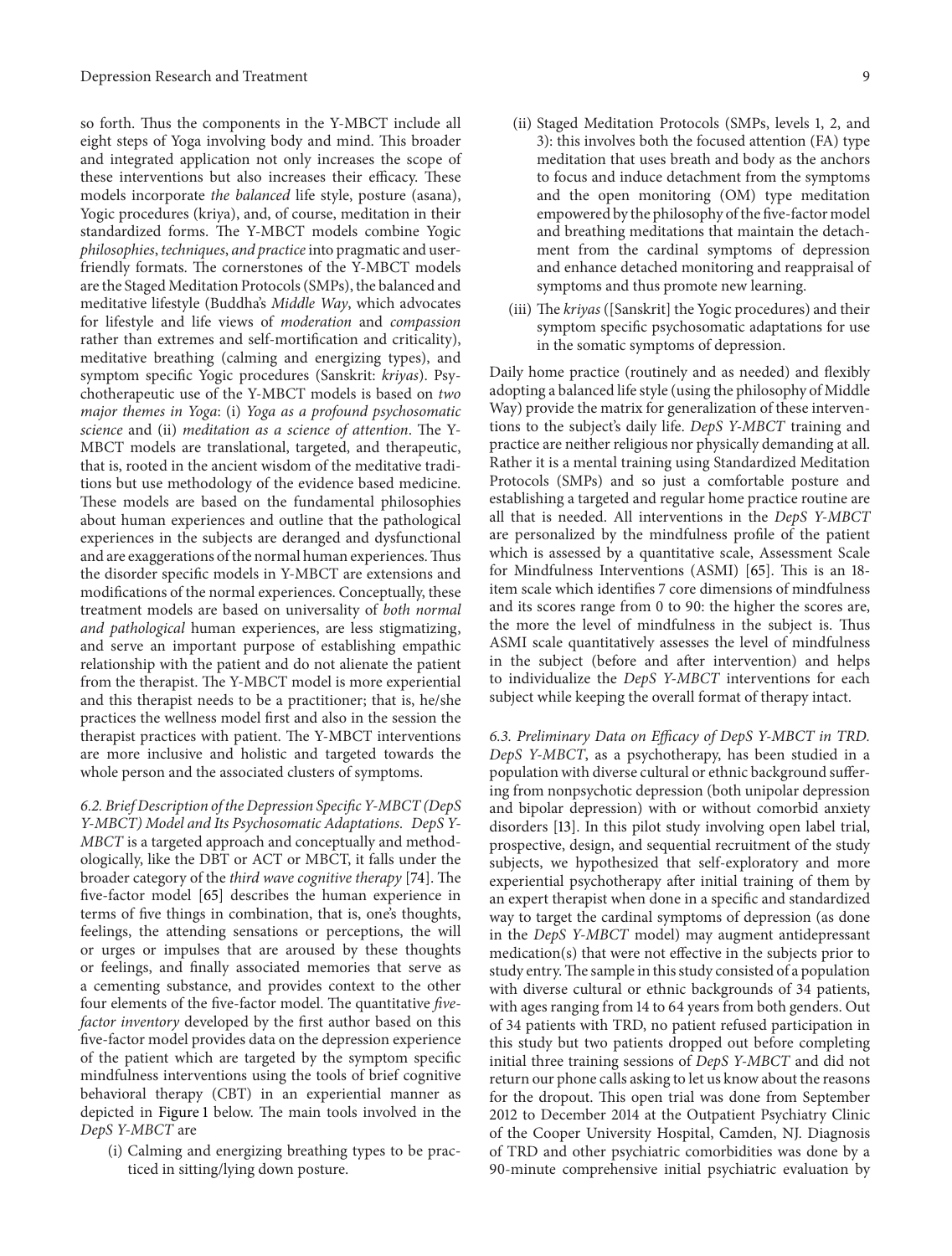

Figure 1: Depression specific Yoga and mindfulness based cognitive therapy (*DepS Y-MBCT*) model.

the first author (BP) who did review of medical records, used clinical interview using DSM-IV criteria and the definition of TRD (failure of an adequate trial of at least 2 antidepressant medications, as mentioned in the Introduction), and used rating scales, that is, Ham-D (17 items) and ASMI. As defined by these parameters, all patients had symptoms of severe major depression without current psychotic features and 11 out of 32 subjects had suicidal ideas without any plan. As discussed earlier, *DepS Y-MBCT* interventions are mostly mental training and therefore not physically demanding. Therefore, even though subjects with TRD are considered very sick to engage in therapy in general, they did not have much difficulty in engaging in these interventions. Additionally, mindfulness profile of the subjects as measured by the ASMI scale helped personalize these interventions and thus enhanced their feasibility in this cohort of subjects. The mean duration of depression in these subjects was 11.2 (SD 4.3) months. Their mean depression severity scores (as assessed by the Ham-D, 17-item scale) at study entry were 24.3 (SD 6.7) which falls in the "severe" range [75]. The level of mindfulness of subjects (as measured by their mean ASMI scores) at study entry was 46.3 (SD 5.3). Patients with current psychotic features or suicidal plan or active manic symptoms or drug dependence were excluded from this study. In 11 out of the 32 subjects, because of request from patient/family, antidepressant medications were continued and their dosages were kept unchanged throughout this trial and no new antidepressant medications were added. Of note, before their enrolment into the *DepS-Y-MBCT* interventions, these subjects were experiencing persistent symptoms of depression despite taking these medications in adequate dosage and duration. All *DepS-Y-MBCT* sessions were individual sessions (45 minutes each, once every 1-2 weeks, carried out in the first author's outpatient office) along with twice daily *routine home practice* (15–20 minutes each) of standardized Staged Meditation Protocols (SMPs) to master the five-factor model and detached reappraisal of the symptoms and the accompanying distress. Additionally, subjects practiced the *as needed home practice* (5 minutes each, usually 3-4 times daily) to handle the outburst of emotional and behavioral symptoms as they arise during the subjects' daily life situations. Stable remission was defined as reduction of Ham-D: 17-item scores to ≤7 and maintenance of scores at this level for at least 8 weeks. The number of therapist assisted *DepS Y-MBCT* sessions needed for remission was 9.6 (SD 3.5). Out of the 32 subjects who participated in this study, 27 subjects have completed the whole duration of treatment and have remitted from acute symptoms of depression as defined by their clinical improvements as well as reduction of their Ham-D scores to  $\leq$ 7. The level of mindfulness of these study subjects (as measured by their mean scores on ASMI scale) at remission increased to 69.4 (SD 8.5). Of note, the mean ASMI scores at study entry were 46.3 (SD 5.3). Out of the 11 subjects that chose to continue their antidepressant medications, one subject needed administration of seven rTMS sessions (to left PFC) in addition to *DepS Y-MBCT*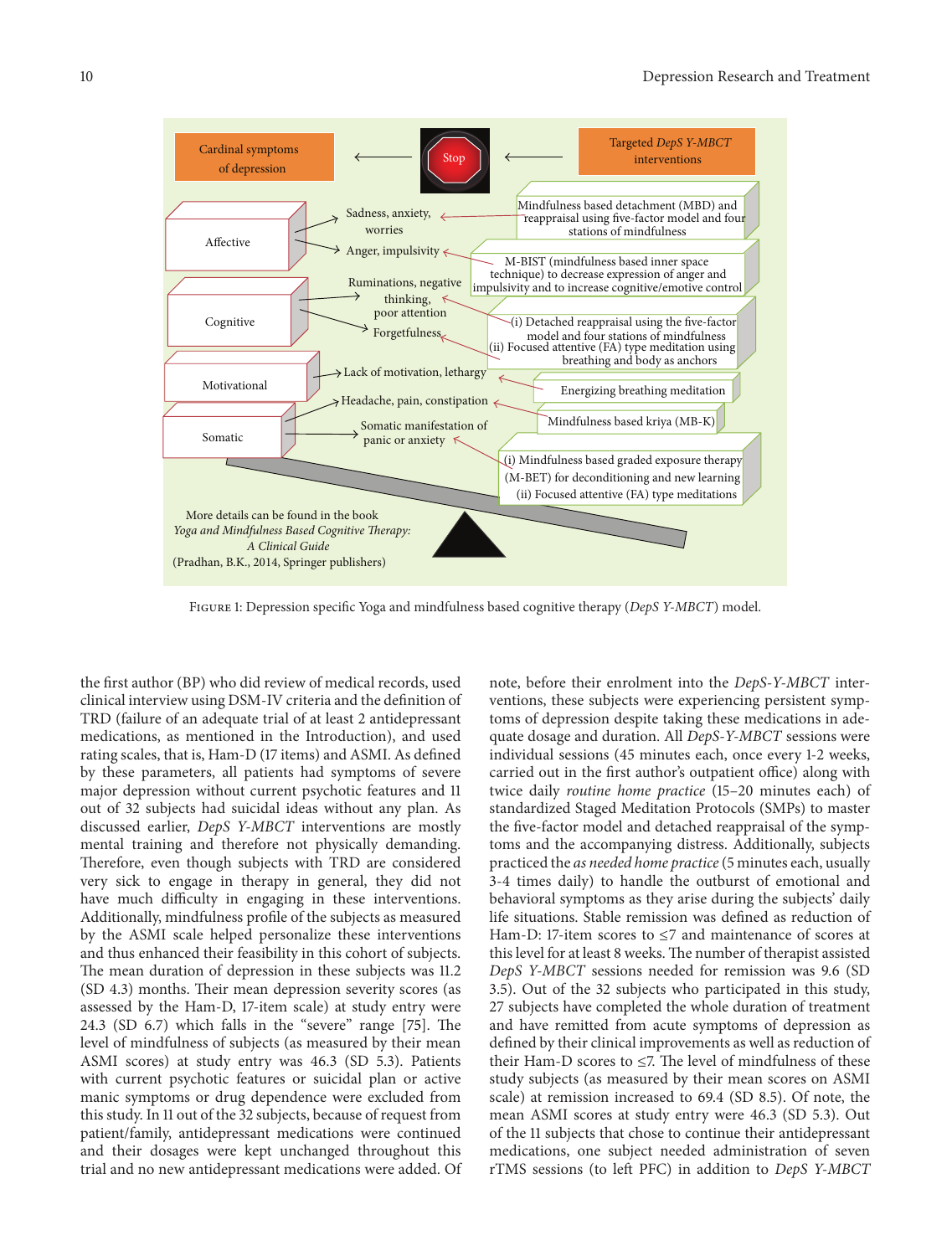interventions for induction of remission. None of these subjects needed psychiatric hospitalization throughout course of treatment. At this time, 11 patients have been discharged to the care of their primary care physicians or therapists with sustained remission of symptoms for more than 4 month duration. There was high acceptability, feasibility, and patient satisfaction in the patients who continued the *DepS Y-MBCT*. Additionally, mindfulness interventions done via *DepS Y-MBCT* could increase the level of mindfulness in the subjects as evidenced by increase in the postinterventions scores of ASMI as compared to the baseline and also in their core dimensions of mindfulness that include their level of attention, feeling of compassion towards self and others, and ability to stay in present moment and nonjudgmental attitude. We believe these core changes might have contributed to their clinical and functional improvements as well.

*6.4. Limitations of This Pilot Study.* The main limitations of this study are its small sample size, open trial, lack of randomization, and the fact that 11 patients in this sample were continued on their antidepressant medications which were previously ineffective. However, there remains the possibility that *DepS Y-MBCT* could have sensitized these patients to previously ineffective antidepressants which might have played a role in their positive treatment response. This is only a pilot study and we intend to use a randomized controlled design in future. We are aware of the need for replication of the preliminary data on efficacy of the *DepS Y-MBCT* model in future studies. Although these efficacy data are promising, use of psychotherapy as a sole modality of treatment in patients with TRD is not without risk or harm. It can be argued that offering only psychotherapy to patients with TRD may let them think that their symptoms were not taken seriously and also previous negative experience with psychotherapy may prevent a patient from engaging in an otherwise proven psychotherapy like CBT. In our study, many patients preferred to have no medications which could have originated from their frustrations from failures of repeated trials of these medications. Additionally, patients in our study expressed high level of satisfaction and their follow-up and remission rates were rather high. So it seems unlikely that the above factors played out in these patients enrolled in our study.

*6.5. Discussion and Our Suggestion for Adopting a Tiered Approach for Treatment of TRD.* Main drawback in the treatment of treatment resistant depression is the limited options, scarcity of knowledge about optimal treatment regimen, and inconsistency in the definitions of TRD. These pose significant challenges in operationalization and management of patients with TRD [5]. There are several risk factors and comorbidities such as CAD, hypothyroidism, type 2 diabetes, chronic pain, sleep disorders, obesity, and medications like interferon and steroids, and anxiety, substance use, personality disorders, adverse life events, and low socioeconomic status are associated with TRD which make it more resistant to the treatment [7]. The existing limitations in treatments for TRD have opened doors to many protocols for new medications and alternative treatment approaches. Multiple therapeutic options with benefits and risks have also led to investigation of therapies that are nonconventional and combine two or more approaches. Both ketamine and TMS provide important immediate and short term benefits in TRD. However, current knowledge is not enough for ketamine to be introduced yet in routine clinical practice [76]. As a treatment modality for depression, rTMS requires 5 times a week treatment sessions for about 25–30 sessions which may pose difficulties for patients suffering from TRD not only in terms of attending so many sessions but also in terms of affordability issues. Compared to this, *DepS Y-MBCT* requires weekly sessions for only initial three to four training sessions followed by 4-5 sessions every two weeks. Once a targeted and symptom specific home practice is established, patients can be transitioned to once monthly sessions. It is also important to note that the various components of *DepS Y-MBCT* (like breathing meditation and focused attention meditation) can be combined with rTMS during a treatment session of rTMS because during administration of rTMS the patients are awake. As noted above in the previous section, we have tried this combination in one patient (she required *DepS Y-MBCT* with seven rTMS sessions).

Another important point is that there has been emergence of literature support that sheds light on putative neural mechanisms that could be involved in actions of rTMS, ketamine, and Yoga and mindfulness based cognitive therapy. Glutamate and GABA in the frontothalamic network have been proposed as two such chemicals. In particular, the increased release of GABA has been demonstrated in the Magnetic Resonance Spectroscopy (MRS) studies after mindfulness based interventions [77, 78]. Based on the literature evidence, as we have presented in this paper, the emerging albeit preliminary neurobiological evidence, the preliminary data on efficacy of *DepS Y-MBCT*, we suggest a "tiered approach of treatment for TRD" in which these treatment modalities can be combined. Considering the limitations of existing treatment options including those of ketamine and rTMS when used as the sole modality of treatment, one way of executing this "tiered approach for TRD" could be to use ketamine or rTMS (alone or along with antidepressant medication) for rapid induction remission of acute symptoms of depression and to use *DepS Y-MBCT* for maintaining remission and preventing relapse. Needless to say that our field of psychiatric therapeutics is in dire need of studies with good methodology that can further examine the validity of these hypotheses which will hopefully provide some respite for the plight of patients with such a debilitating condition as TRD. In addition, such studies may help clarify further the underlying mechanisms of depression and its myriads of manifestations.

#### **Disclosure**

Basant Pradhan, M.D., is an Assistant Professor of Psychiatry and Pediatrics and Director of the transcranial magnetic stimulation (TMS) and Yoga and mindfulness based cognitive therapy (Y-MBCT) at the Cooper University Health System and Cooper Medical School of Rowan University, Camden, New Jersey. Tapan Parikh, M.D., MPH, is a resident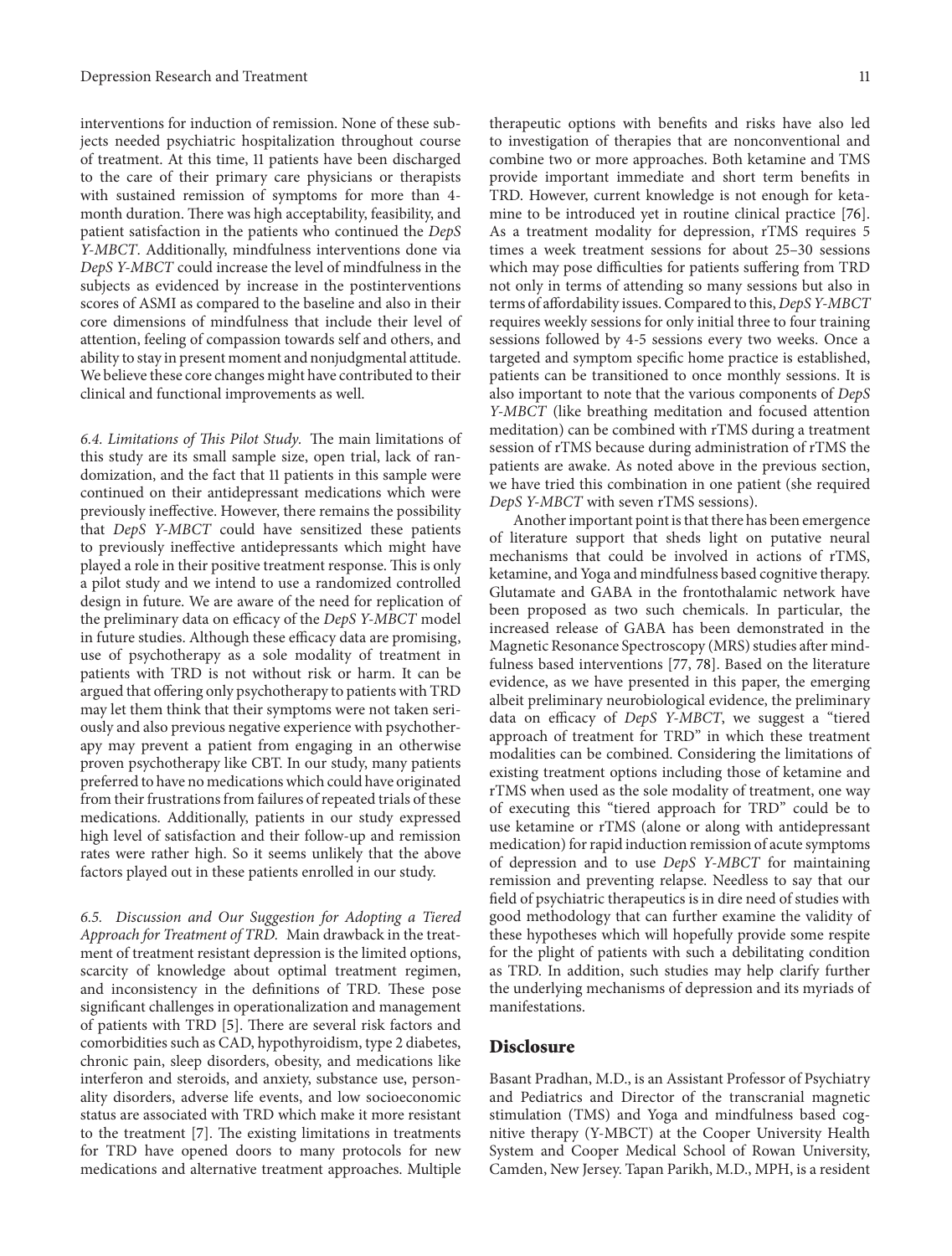in psychiatry at the Department of Psychiatry, the Cooper University Health System, Camden, NJ, USA. Ramkrishna Makani, M.D., is a resident in psychiatry at the Department of Psychiatry, the Cooper University Health System, Camden, NJ, USA. Madhusmita Sahoo, M.D., is a resident in psychiatry at the Department of Psychiatry, the Cooper University Health System, Camden, NJ, USA.

#### **Conflict of Interests**

None of the authors have any conflict of interests regarding the publication of this paper.

## **Authors' Contribution**

Dr. Basant Pradhan performed *DepS Y-MBCT* methodology and interventions. All coauthors prepared the paper.

#### **Acknowledgments**

The authors thank their patients and staff of the Department of Psychiatry at the Cooper University Health System for their support in conducting this clinical research. The authors also thank Ms. Jessica Kluewer D'Amico for her help in editing a portion of this paper.

#### **References**

- [1] E. T. Kavalali and L. M. Monteggia, "Synaptic mechanisms underlying rapid antidepressant action of ketamine," *American Journal of Psychiatry*, vol. 169, no. 11, pp. 1150–1156, 2012.
- [2] R. S. McIntyre, M.-J. Filteau, L. Martin et al., "Treatment-resistant depression: definitions, review of the evidence, and algorithmic approach," *Journal of Affective Disorders*, vol. 156, pp. 1–7, 2014.
- [3] D. A. Mrazek, J. C. Hornberger, C. A. Altar, and I. Degtiar, "A review of the clinical, economic, and societal burden of treatment-resistant depression: 1996–2013," *Psychiatric Services*, vol. 65, no. 8, pp. 977–987, 2014.
- [4] C. Zarate, R. S. Duman, G. Liu, S. Sartori, J. Quiroz, and H. Murck, "New paradigms for treatment-resistant depression," *Annals of the New York Academy of Sciences*, vol. 1292, no. 1, pp. 21–31, 2013.
- [5] H. G. Ruhé, J. Huyser, J. A. Swinkels, and A. H. Schene, "Switching antidepressants after a first selective serotonin reuptake inhibitor in major depressive disorder: a systematic review," *Journal of Clinical Psychiatry*, vol. 67, no. 12, pp. 1836–1855, 2006.
- [6] H. A. Sackeim, "The definition and meaning of treatment-resistant depression," *Journal of Clinical Psychiatry*, vol. 62, supplement 16, pp. 10–17, 2001.
- [7] K. R. Connolly and M. E. Thase, "Emerging drugs for major depressive disorder," *Expert Opinion on Emerging Drugs*, vol. 17, no. 1, pp. 105–126, 2012.
- [8] T. K. Birkenhäger and H. G. Ruhé, "The pharmacological frontiers in treatment resistant major depression," in *Psychiatric Disorders-New Frontiers in Affective Disorders*, D. Schoepf, Ed., InTech, Morn Hill, UK, 2013.
- [9] C. Cusin and D. D. Dougherty, "Somatic therapies for treatment-resistant depression: ECT, TMS, VNS, DBS," *Biology of Mood & Anxiety Disorders*, vol. 2, article 14, 2012.
- [10] I. A. Cook, R. Espinoza, and A. F. Leuchter, "Neuromodulation for depression: invasive and noninvasive (deep brain stimulation, transcranial magnetic stimulation, trigeminal nerve stimulation)," *Neurosurgery Clinics of North America*, vol. 25, no. 1, pp. 103–116, 2014.
- [11] A. Shah, F. R. Carreno, and A. Frazer, "Therapeutic modalities for treatment resistant depression: focus on vagal nerve stimulation and ketamine," *Clinical Psychopharmacology and Neuroscience*, vol. 12, no. 2, pp. 83–93, 2014.
- [12] B. Pradhan and A. Sharma, "The time has come for integrating complementary medicine into psychiatry," *Adolescent Psychiatry*, vol. 5, no. 2, pp. 71–72, 2015.
- [13] B. Pradhan, "Depression specific Yoga and mindfulness based cognitive therapy (*DepS Y-MBCT*) model: description, data on efficacy and differences from contemporary models," in *Integrative Psychiatry for Depression: Redefining Models for Assessment, Treatment, and Prevention of Mood Disorders*, J. Greenblatt and K. Brogan, Eds., Taylor & Francis Group, Boca Raton, Fla, USA, 2015.
- [14] J. M. Dwyer and R. S. Duman, "Activation of mammalian target of rapamycin and synaptogenesis: role in the actions of rapidacting antidepressants," *Biological Psychiatry*, vol. 73, no. 12, pp. 1189–1198, 2013.
- [15] M. Naughton, G. Clarke, O. F. Oleary, J. F. Cryan, and T. G. Dinan, "A review of ketamine in affective disorders: current evidence of clinical efficacy, limitations of use and pre-clinical evidence on proposed mechanisms of action," *Journal of Affective Disorders*, vol. 156, pp. 24–35, 2014.
- [16] O. Malkesman, D. R. Austin, T. Tragon et al., "Acute D-serine treatment produces antidepressant-like effects in rodents," *International Journal of Neuropsychopharmacology*, vol. 15, no. 8, pp. 1135–1148, 2012.
- [17] N. Li, B. Lee, R.-J. Liu et al., "mTOR-dependent synapse formation underlies the rapid antidepressant effects of NMDA antagonists," *Science*, vol. 329, no. 5994, pp. 959–964, 2010.
- [18] C. H. Duman and R. S. Duman, "Spine synapse remodeling in the pathophysiology and treatment of depression," *Neuroscience Letters*, vol. 601, pp. 20–29, 2015.
- [19] M. Fuchikami, A. Thomas, R. Liu et al., "Optogenetic stimulation of infralimbic PFC reproduces ketamine's rapid and sustained antidepressant actions," *Proceedings of the National Academy of Sciences*, vol. 112, no. 26, pp. 8106–8111, 2015.
- [20] J. T. Andreasen, J. P. Redrobe, and E. Ø. Nielsen, "Combined  $\alpha$ 7 nicotinic acetylcholine receptor agonism and partial serotonin transporter inhibition produce antidepressant-like effects in the mouse forced swim and tail suspension tests: a comparison of SSR180711 and PNU-282987," *Pharmacology Biochemistry and Behavior*, vol. 100, no. 3, pp. 624–629, 2012.
- [21] R. M. Berman, A. Cappiello, A. Anand et al., "Antidepressant effects of ketamine in depressed patients," *Biological Psychiatry*, vol. 47, no. 4, pp. 351–354, 2000.
- [22] M. Messer, I. V. Haller, P. Larson, J. Pattison-Crisostomo, and C. E. Gessert, "The use of a series of ketamine infusions in two patients with treatment-resistant depression," *Journal of Neuropsychiatry and Clinical Neurosciences*, vol. 22, no. 4, pp. 442– 444, 2010.
- [23] G. W. Valentine, G. F. Mason, R. Gomez et al., "The antidepressant effect of ketamine is not associated with changes in occipital amino acid neurotransmitter content as measured by [ 1 H]-MRS," *Psychiatry Research: Neuroimaging*, vol. 191, no. 2, pp. 122–127, 2011.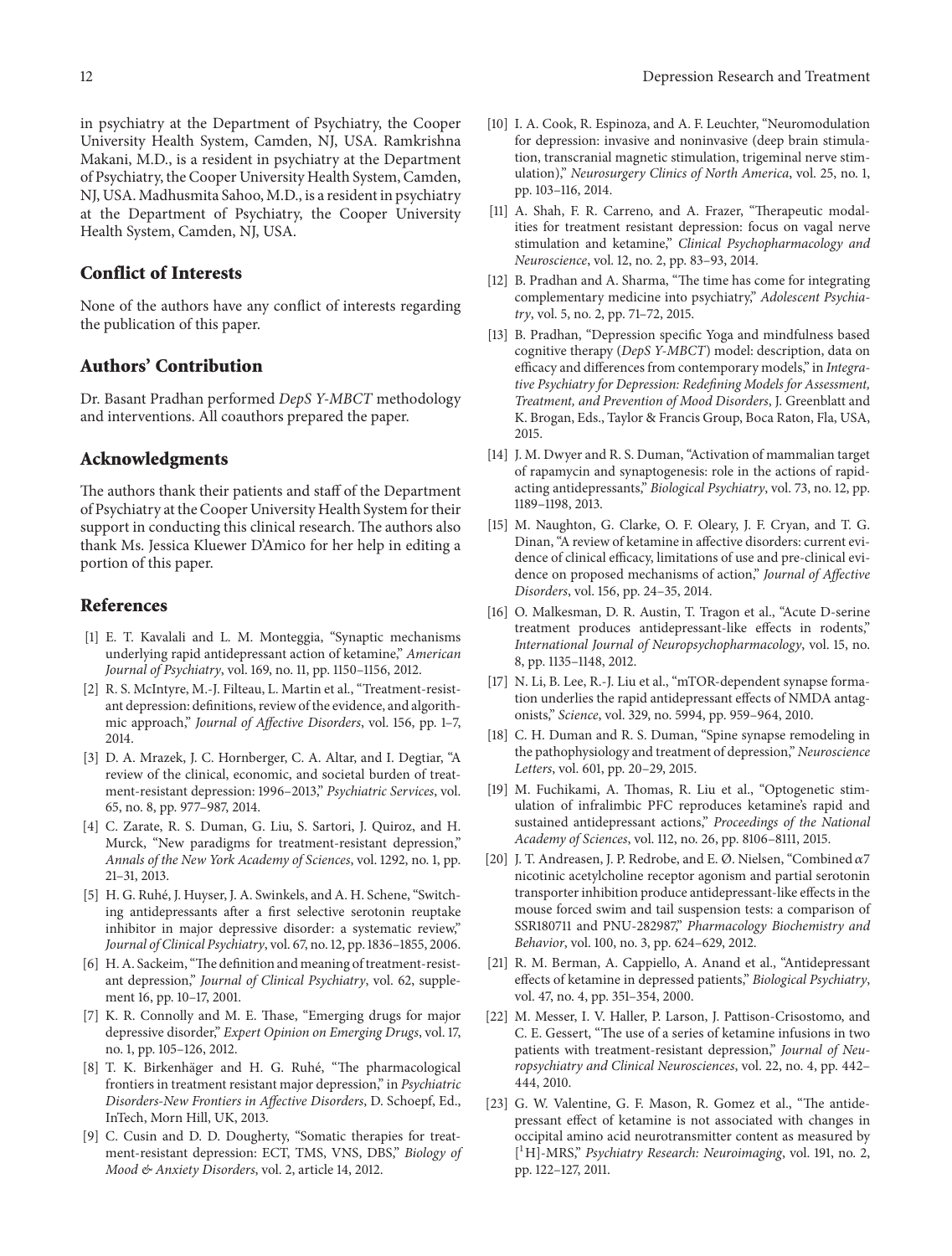- [24] J. W. Murrough, D. V. Iosifescu, L. C. Chang et al., "Antidepressant efficacy of ketamine in treatment-resistant major depression: a two-site randomized controlled trial," *American Journal of Psychiatry*, vol. 170, no. 10, pp. 1134–1142, 2013.
- [25] N. DiazGranados, L. A. Ibrahim, N. E. Brutsche et al., "Rapid resolution of suicidal ideation after a single infusion of an N-methyl-D-aspartate antagonist in patients with treatmentresistant major depressive disorder," *Journal of Clinical Psychiatry*, vol. 71, no. 12, pp. 1605–1611, 2010.
- [26] C. A. Zarate, N. Brutsche, G. Laje et al., "Relationship of ketamine's plasma metabolites with response, diagnosis, and side effects in major depression," *Biological Psychiatry*, vol. 72, no. 4, pp. 331–338, 2012.
- [27] K. Inoue, "Cognitive-behavioral therapy for treatment-resistant depression," *Seishin Shinkeigaku Zasshi*, vol. 112, no. 11, pp. 1097– 1104, 2010.
- [28] L. Ibrahim, N. Diazgranados, J. Franco-Chaves et al., "Course of improvement in depressive symptoms to a single intravenous infusion of ketamine vs add-on riluzole: results from a 4-week, double-blind, placebo-controlled study," *Neuropsychopharmacology*, vol. 37, no. 6, pp. 1526–1533, 2012.
- [29] J. W. Murrough, A. M. Perez, S. Pillemer et al., "Rapid and longer-term antidepressant effects of repeated ketamine infusions in treatment-resistant major depression," *Biological Psychiatry*, vol. 74, no. 4, pp. 250–256, 2013.
- [30] M. A. H. Rot, C. A. Zarate Jr., D. S. Charney, and S. J. Mathew, "Ketamine for depression: where do we go from here?" *Biological Psychiatry*, vol. 72, no. 7, pp. 537–547, 2012.
- [31] P. R. Diamond, A. D. Farmery, S. Atkinson et al., "Ketamine infusions for treatment resistant depression: a series of 28 patients treated weekly or twice weekly in an ECT clinic," *Journal of Psychopharmacology*, vol. 28, no. 6, pp. 536–544, 2014.
- [32] M. Aan het Rot, K. A. Collins, J. W. Murrough et al., "Safety and efficacy of repeated-dose intravenous ketamine for treatmentresistant depression," *Biological Psychiatry*, vol. 67, no. 2, pp. 139–145, 2010.
- [33] C. K. Loo, N. Katalinic, J. B. B. Garfield, K. Sainsbury, D. Hadzi-Pavlovic, and R. Mac-Pherson, "Neuropsychological and mood effects of ketamine in electroconvulsive therapy: a randomised controlled trial," *Journal of Affective Disorders*, vol. 142, no. 1–3, pp. 233–240, 2012.
- [34] A. Yoosefi, A. S. Sepehri, M. Kargar et al., "Comparing effects of ketamine and thiopental administration during electroconvulsive therapy in patients with major depressive disorder: a randomized, double-blind study," *The Journal of ECT*, vol. 30, no. 1, pp. 15–21, 2014.
- [35] E. M. Gregory-Roberts, S. L. Naismith, K. M. Cullen, and I. B. Hickie, "Electroconvulsive therapy-induced persistent retrograde amnesia: could it be minimised by ketamine or other pharmacological approaches?" *Journal of Affective Disorders*, vol. 126, no. 1-2, pp. 39–45, 2010.
- [36] R. B. Price, M. K. Nock, D. S. Charney, and S. J. Mathew, "Effects of intravenous ketamine on explicit and implicit measures of suicidality in treatment-resistant depression," *Biological Psychiatry*, vol. 66, no. 5, pp. 522–526, 2009.
- [37] E. Dakwar, F. Levin, R. W. Foltin, E. V. Nunes, and C. L. Hart, "The effects of subanesthetic ketamine infusions on motivation to quit and cue-induced craving in cocaine-dependent research volunteers," *Biological Psychiatry*, vol. 76, no. 1, pp. 40–46, 2014.
- [38] L. Reinstatler and N. A. Youssef, "Ketamine as a potential treatment for suicidal ideation: a systematic review of the literature," *Drugs in R and D*, vol. 15, no. 1, pp. 37–43, 2015.
- [39] C. A. J. Zarate and I. W. Wainer, "Ketamine-response in PTSD not apparent until 24-hrs post infusion," 2013.
- [40] M. Aan het Rot, D. S. Charney, and S. J. Mathew, "Intravenous ketamine for treatment-resistant major depressive disorder," *Primary Psychiatry*, vol. 15, no. 4, pp. 39–47, 2008.
- [41] B. K. Pradhan, J. K. D'Amico, R. Makani, and T. Parikh, "Nonconventional interventions for chronic post-traumatic stress disorder (PTSD): ketamine, repetitive trans-cranial magnetic stimulation (rTMS) and alternative approaches," *Journal of Trauma & Dissociation*, 2015.
- [42] D. Zigman and P. Blier, "Urgent ketamine infusion rapidly eliminated suicidal ideation for a patient with major depressive disorder: a case report," *Journal of Clinical Psychopharmacology*, vol. 33, no. 2, pp. 270–272, 2013.
- [43] D. A. Luckenbaugh, M. J. Niciu, D. F. Ionescu et al., "Do the dissociative side effects of ketamine mediate its antidepressant effects?" *Journal of Affective Disorders*, vol. 159, pp. 56–61, 2014.
- [44] S. M. Green and N. E. Johnson, "Ketamine sedation for pediatric procedures. Part 2. Review and implications," *Annals of Emergency Medicine*, vol. 19, no. 9, pp. 1033–1046, 1990.
- [45] S. H. Preskorn, B. Baker, S. Kolluri, F. S. Menniti, M. Krams, and J. W. Landen, "An innovative design to establish proof of concept of the antidepressant effects of the NR2B subunit selective N-methyl-D-aspartate antagonist, CP-101,606, in patients with treatment-refractory major depressive disorder," *Journal of Clinical Psychopharmacology*, vol. 28, no. 6, pp. 631–637, 2008.
- [46] J. W. Murrough, L.-B. Wan, B. Iacoviello et al., "Neurocognitive effects of ketamine in treatment-resistant major depression: association with antidepressant response," *Psychopharmacology*, vol. 231, no. 3, pp. 481–488, 2014.
- [47] P. Sos, M. Klirova, T. Novak, B. Kohutova, J. Horacek, and T. Palenicek, "Relationship of ketamine's antidepressant and psychotomimetic effects in unipolar depression," *Neuroendocrinology Letters*, vol. 34, no. 4, pp. 287–293, 2013.
- [48] C. J. A. Morgan, M. Riccelli, C. H. Maitland, and H. V. Curran, "Long-term effects of ketamine: evidence for a persisting impairment of source memory in recreational users," *Drug and Alcohol Dependence*, vol. 75, no. 3, pp. 301–308, 2004.
- [49] C. Ciobanu, M. Girard, B. Marin, A. Labrunie, and D. Malauzat, "rTMS for pharmacoresistant major depression in the clinical setting of a psychiatric hospital: effectiveness and effects of age," *Journal of Affective Disorders*, vol. 150, no. 2, pp. 677–681, 2013.
- [50] E. V. Harel, L. Rabany, L. Deutsch, Y. Bloch, A. Zangen, and Y. Levkovitz, "H-coil repetitive transcranial magnetic stimulation for treatment resistant major depressive disorder: an 18-week continuation safety and feasibility study," *World Journal of Biological Psychiatry*, vol. 15, no. 4, pp. 298–306, 2014.
- [51] D. L. Dunner, S. T. Aaronson, H. A. Sackeim et al., "A multisite, naturalistic, observational study of transcranial magnetic stimulation for patients with pharmacoresistant major depressive disorder: durability of benefit over a 1-year follow-up period," *Journal of Clinical Psychiatry*, vol. 75, no. 12, pp. 1394–1401, 2014.
- [52] K. K. Kedzior, V. Rajput, G. Price, J. Lee, and M. Martin-Iverson, "Cognitive correlates of repetitive transcranial magnetic stimulation (rTMS) in treatment-resistant depression—a pilot study," *BMC Psychiatry*, vol. 12, article 163, 2012.
- [53] B. N. Gaynes, S. W. Lloyd, L. Lux et al., "Repetitive transcranial magnetic stimulation for treatment-resistant depression: a systematic review and meta-analysis," *Journal of Clinical Psychiatry*, vol. 75, no. 5, pp. 477–489, 2014.
- [54] A. E. Donaldson, M. S. Gordon, G. A. Melvin, D. A. Barton, and P. B. Fitzgerald, "Addressing the needs of adolescents with